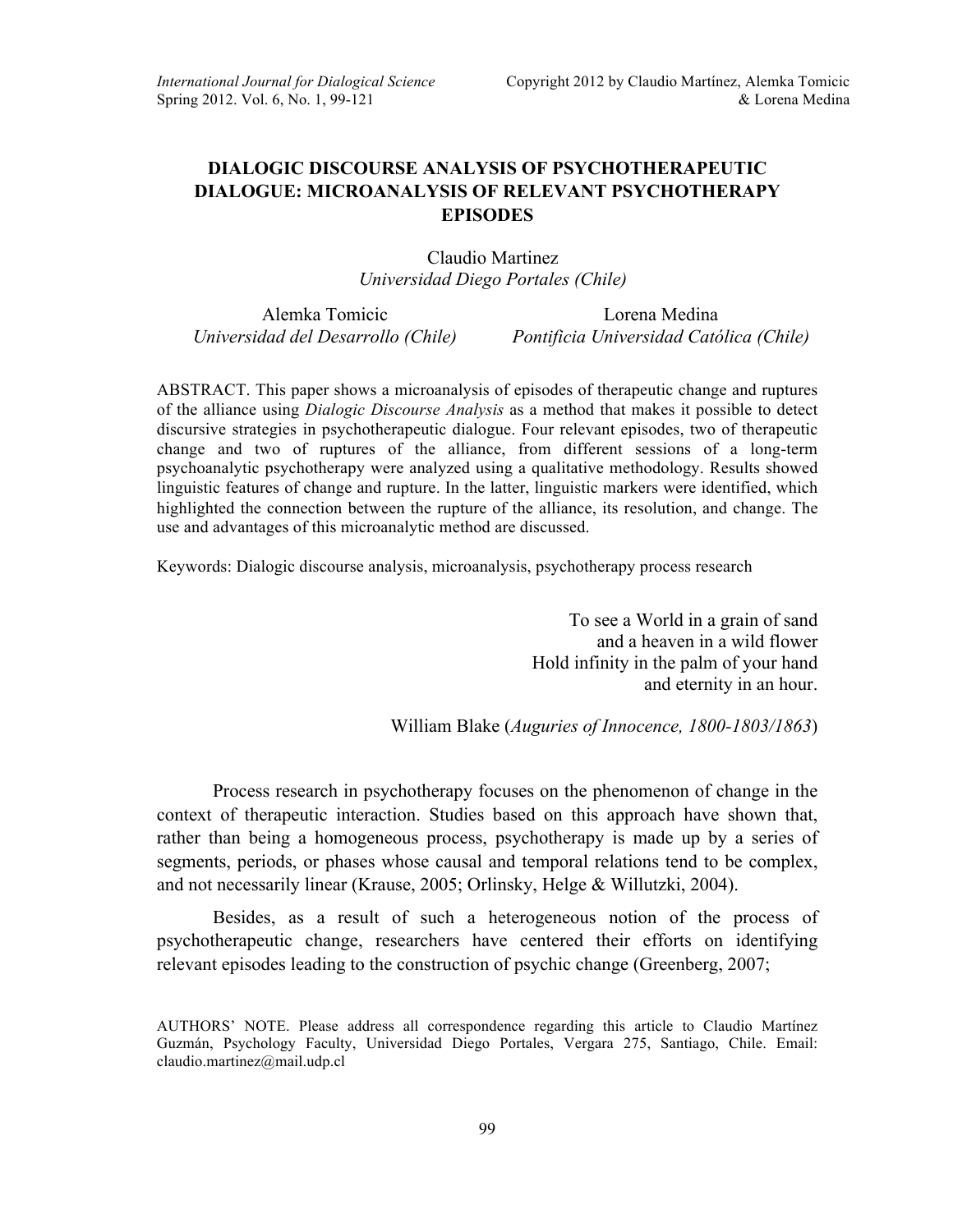Krause, 2005; Orlinsky, Helge & Willutzki, 2004). This is grounded on a theoretical framework about what *change* is and what *non-change* is in this specific context (e.g. Gonçalves, Matos, & Santos, 2009; Krause, et al., 2007). This study specifically deals with episodes of change and episodes of ruptures of the therapeutic alliance.

A change episode is an interaction segment in a psychotherapeutic session in which a representational-level change is observed in the patient. The method for determining change episodes, derived from this definition, is based on the notion of *generic change* of subjective theories (Krause, 2005; Krause et al., 2007). Therefore, an *episode of change* is an interaction segment where a patient's microchange<sup>1</sup> takes place and corresponds with some generic change indicator. In the rating procedure to demarcate a change episode, this microchange moment is used to mark the end of the episode. From this point, and according to a thematic approach, a rater reviews the text of the session backward in order to identify the beginning of the topic discussed by the patient and the therapist that deals with that specific microchange moment (Krause et al., 2006; Valdés et al, 2010).

Several studies have shown that utterances belonging to a moment of change are characterized by the use of the first person singular, the present tense, and the presence of self-referential content (Aristegui et al, 2004; Reyes et al., 2008; Stiles, 1992). This has been interpreted as the patient being the protagonist and author of his or her own change. For instance, in a moment of change, the patient is expected to express this change verbally with an utterance which includes something like "*now, I, about myself*". From a dialogic perspective, this linguistic construction connects "who speaks" (subject of enunciation) with "who is in charge" of what is being talked about (subject of the utterance). Such a linguistic construction is a position of the self which establishes his/her authorship of utterance (Bakhtin, 1986). At this point, a question to ask is: *how does therapist - patient dialogue help cement the patient's authorship of his/her own change?* Here the aim was to explore, in episodes of therapeutic change, specific verbal interaction performed by the participants for the patient to be the author of his or her own change.

With regard to episodes of rupture, following Safran & Muran (1996, 2000, 2006) we will understand these "processes of rupture" of the therapeutic alliance as a disruption in the process of intersubjective negotiation. That is, as ruptures in patienttherapist communication which manifest themselves through two thematic, behavioral,

 $\overline{a}$ 

 $1$  The notion of microchange makes reference to a level of analysis, specifically a microscopic level. This level refers to the immediate consequences of therapeutic intervention. In this level, if the analysis focuses on the outcome, then in-session impacts or microchanges are studied. If the analysis focuses on the process, then moment-by-moment or microanalytic strategies are performed (Orlinsky, Helge, & Willutzki, 2004). This study integrates both approaches.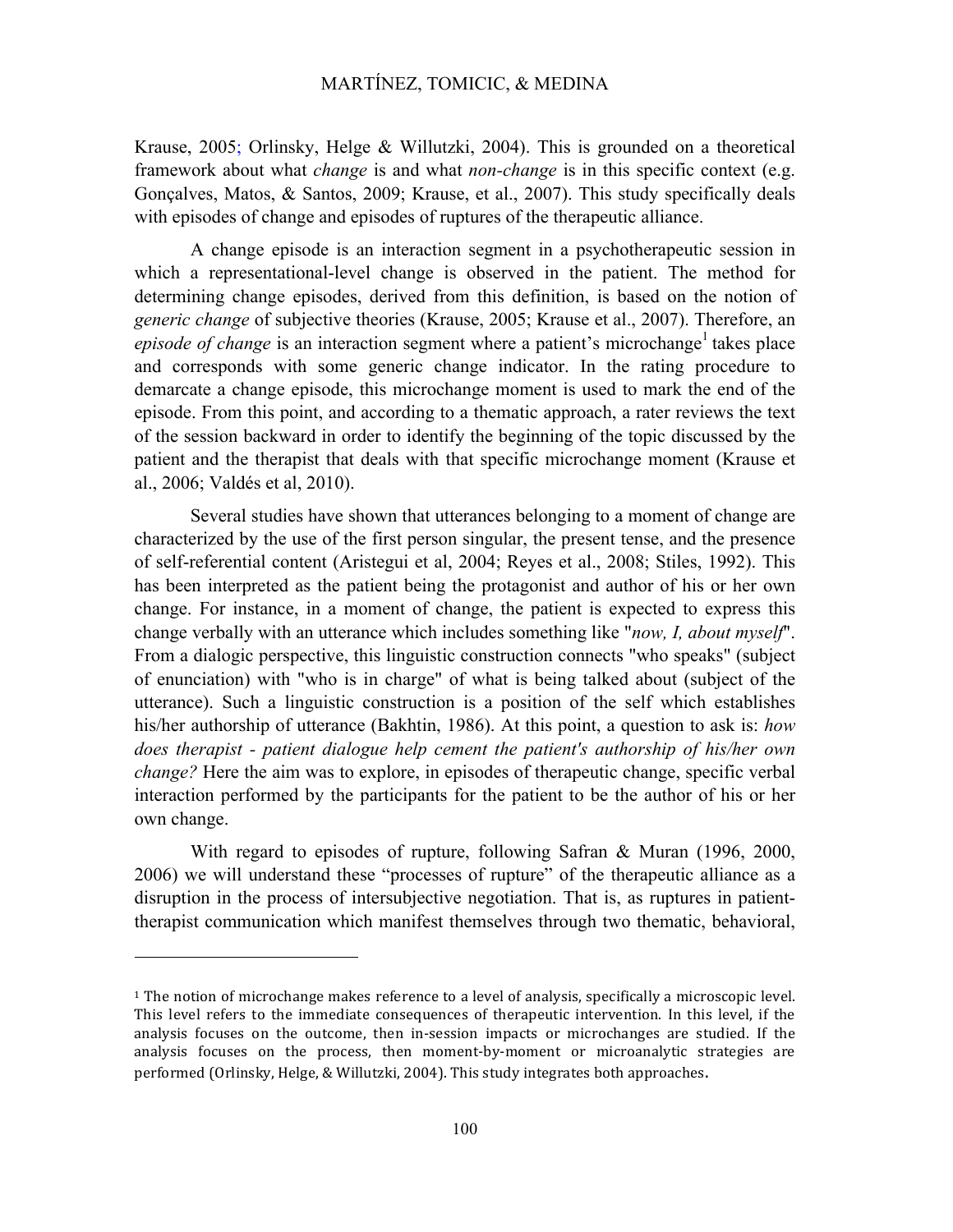#### DIALOGUE DISCOURSE ANALYSIS

and communicational markers: *a) Withdrawal or distancing, and b) Confrontation*. Both markers reflect the ways in which each member of the dyad approaches the tension between self-regulation and mutual regulation in the intersubjective field -that of interactive regulation-. An optimal level of regulation is a balance between selfregulation and mutual regulation, with the middle range resulting in the most satisfactory degree of flexibility between both dimensions of the interaction. If mutual regulation is interrupted, participants will focus their attention on their own regulation and neglect their mutual link (Beebe, 2006).

In spite of this temporary rupture in communicative negotiation, the tension becomes–according to Safran & Muran (2006)–the intersubjective field for the construction of change. A question that comes up at this point is *how does the therapistpatient dialogue configure the development and resolution of an episode of rupture of the alliance?* Here the aim was to explore, in episodes of rupture of the therapeutic alliance, specific verbal interaction performed by the therapist to reestablish the relationship.

In order to sketch an answer for these questions about episodes of change and ruptures, we have chosen to use a microanalysis method based on the contributions of the *dialogic perspective* of discourse analysis (Bakhtin, 1986; Hermans, 1996; Holquist, 1990). There is a small body of literature about discourse analysis or conversational analysis in psychotherapeutic dialogue (e.g., Antaki, Barnes, & Leudar, 2005; Gunn, 2004; Peräkylä, 2004). The dialogic perspective contributes to this line of research by studying a therapeutic process focusing mainly on the relationship between the *self* and the *other* (alter). In this study, we will consider the *self* as fundamentally dialogic: as a relationship between a self and an alter (Hermans & Lyddon, 2006, Marková, 2006). In psychotherapy, this *other* is thought to have at least two levels. It is a therapist (or patient) *other* with whom the patient (or therapist) establishes a real dialogue and, at the same time, multiple and diverse *others* which are present in the discourse of both participants (Marková, 2006). These *others* are a part of the self, but their presence in the narrative structure of the self is vivid as if they were other people, *imaginal figures* (Hermans, Rijks, & Kempem, 1993) who keep different positions or perspectives regarding the same situation.

Any dyad taking part in a dialogue, including the therapeutic dyad, is mutually responsible for the multiple meanings of such dialogue, and of being the addressee of each other's meanings, including the *others* who are not physically present, but who are referred to in the dialogue. From this perspective, we will differentiate two dimensions in the psychotherapeutic dialogue. One of them refers to the *real* dialogue between the participants involving the rules pertaining to conversation, which we will call *dialogal exchange*. The other dimension, which takes into account the dialogue established between the multiple voices or positions that the *I* adopts in the self and that manifest themselves in the discourse of each of the participants, will be referred to as *dialogic*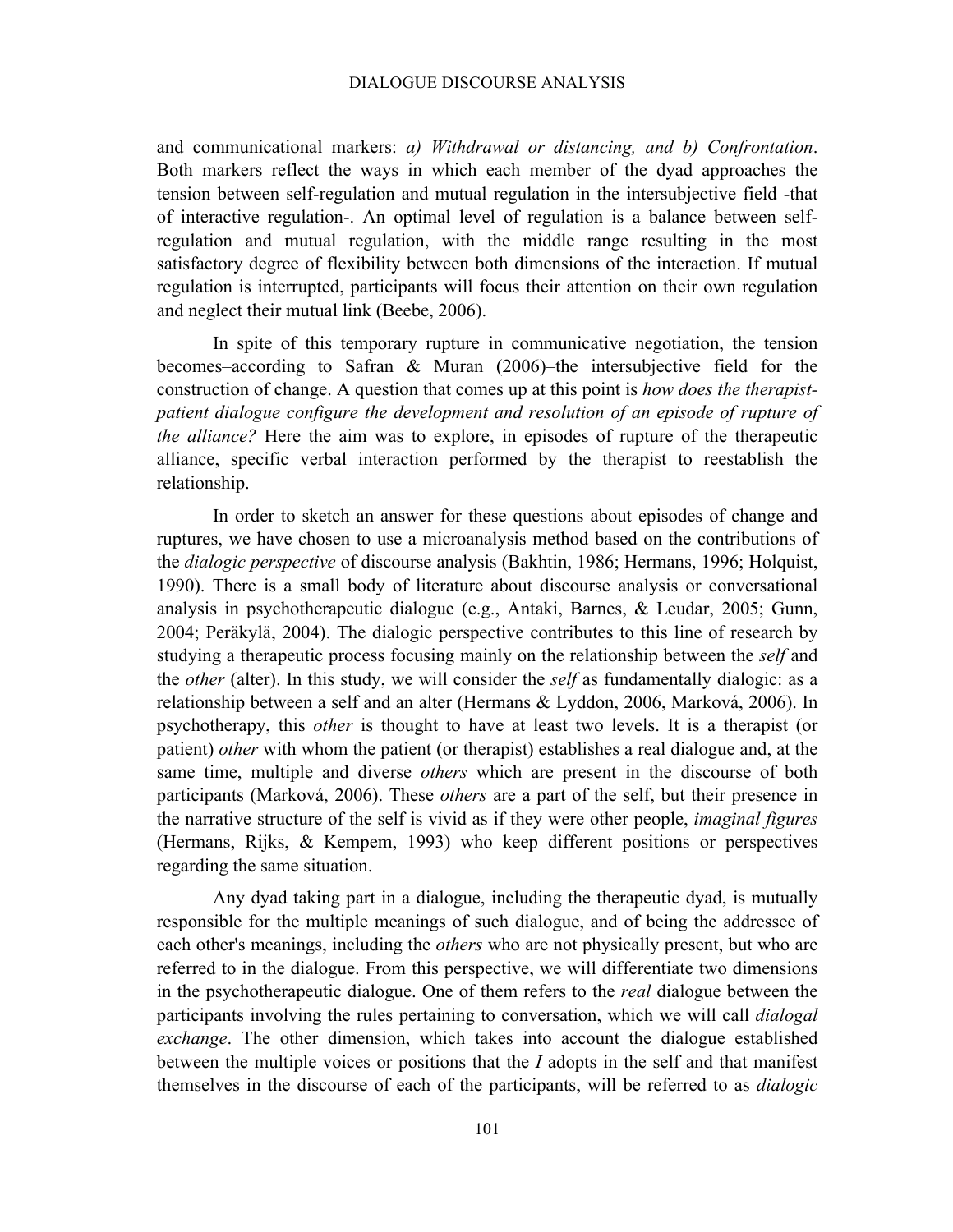*exchange* (Grossen & Salazar, 2006). For example, Dimaggio and collaborators (Dimaggio, Salvatore, Azzaras & Catania, 2003; Dimaggio, Fiore, Salvatore & Carcione, 2007) have conceptualized this internal dialogue between the patient's positions as *dialogical relationship patterns*, stressing the idea that these patterns constitute the building blocks of personality.

The first dimension of dialogue, or *dialogal exchange*, is analyzed by means of Conversational Analysis (CA) tools that enable us to illustrate real patient-therapist exchanges (for an example, refer to Forrester & Reason, 2006, or Peräkylä, 2004) ). The second dimension, the *dialogic exchange*, is analyzed via a microanalysis system that seeks to mark this multivocity and its influence on the construction of shared meanings (intersubjectivity) in a linguistic manner. Both analytical tools are part of the Dialogic Discourse Analysis (DDA) method (Larraín & Medina, 2007, Martínez & Medina, 2009), a form of discourse analysis based on Bakhtin's ideas about dialogism, and which sees discourse as permanently marked by subjectivity (Larraín & Medina, 2007).

The purpose of this paper is to present this microanalytic method applied in an ongoing study about dialogical regulation in psychotherapeutic dialogue. Specifically, its aims are to show the use of DDA as a productive microanalysis strategy in the evaluation of relevant psychotherapy episodes, and to illustrate the application of DDA in two episodes of change and two episodes of rupture of the therapeutic alliance.

In order to illustrate the DDA method, we propose two objectives. As mentioned above, they were: first, *in episodes of therapeutic change,* to explore specific verbal interaction performed by the participants for the patient to be the author of his or her own change; and second, *in episodes of rupture of the therapeutic alliance,* to explore specific verbal interaction performed by the therapist to reestablish the relationship.

#### **Method**

### **Participants**

In order to gather data, we recorded a long-term psychoanalytic therapy with weekly sessions, which started in October 2005 and ended in March 2009 after 120 sessions, considering holiday breaks. The patient was a 37-year-old woman, while the therapist was a 50-year-old man with a vast clinical experience and with formal psychoanalytic training. The patient came to psychotherapy due to depressive symptomatology and several interpersonal conflicts. Her therapeutic history includes a period as psychiatric inpatient and two suicide attempts. The diagnostic hypothesis at the onset of the treatment was a borderline personality disorder based on Axis II of the Diagnostic Statistical Manual of Mental Disorders (American Psychiatric Association, 1994). The treatment was evaluated by means of two perspectives: A self report outcome measurement using the Outcome Questionnaire 45.2 (OQ-45.2, Lambert & Burlingame, 1996) that was applied to the patient before every session, and an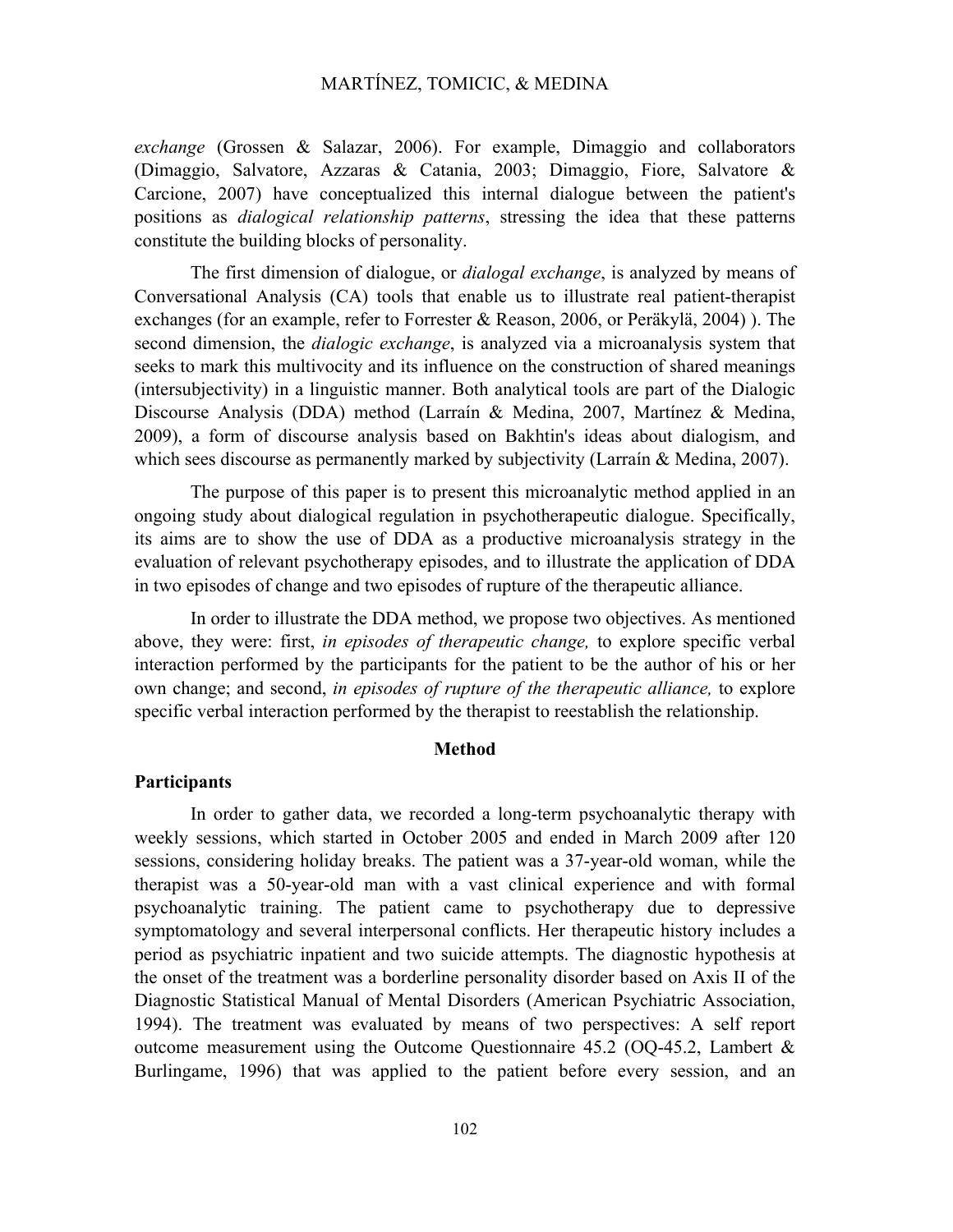evaluation of the process of therapeutic change using the Generic Change Indicators (GCI; Krause et al., 2006b, 2007) that was applied to the session transcripts.

The OQ45.2 subscale of disease symptoms showed a slight improvement in the measurements at the end of the treatment with respect to the beginning of therapy. However, the interpersonal relationship and social role subscales remained unchanged throughout the entire process. From the point of view of GCIs, the therapy was successful, considering the number of changes and their high level in the whole process (Martínez, 2010). GCIs constitute a hierarchy of indicators that can be divided into three levels reflecting the phases of the psychotherapeutic change process (Altimir et al., 2010; Echávarri et al., 2009). The initial level (Level I) is referred to as an initial consolidation of the structure of the therapeutic relationship; the second level (Level II) is considered an intermediate stage and is referred to as an increase in patient's permeability towards new understandings; the third level (Level III) is referred to as a construction and consolidation of the patient's new understandings (see Krause, et al., 2007). As it is shown in Figure 1, the percentage of Level I changes decreased during the process (phase1-phase3 = 33%, CI [0.06-0.55],  $p$ < 0,05), whereas the percentage of Level III changes increased towards the end of the therapy (phase3-phase1= 54%, CI [0.29-0.71],  $p<0.05$ ). These significant differences support the notion that this therapy displayed a positive evolution from the point of view of GCIs.

Both participants signed informed consents to participate in this study and to be recorded audio-visually.



*Figure 1.* Distribution of change episodes in the therapeutic process.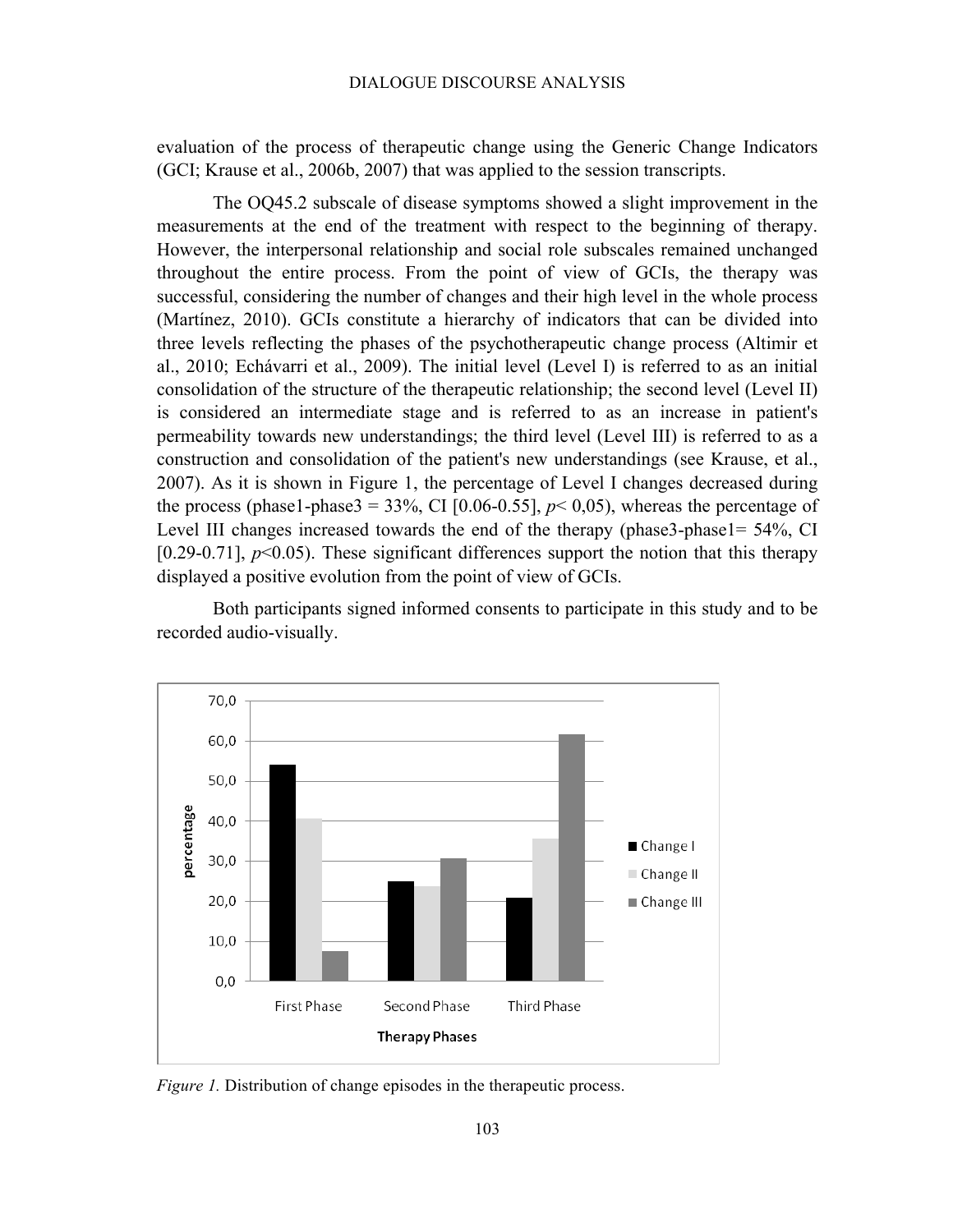#### **Procedure to select episode sample**

 $\overline{a}$ 

Because of accessibility reasons only 60 of the 120 videorecorded sessions were analyzed. These 60 sessions covered the entire therapeutic process (see note at Figure 2).

The identification of microchange moments (see above) and delimitation of episodes of change was carried out with the *Generic Change Indicators* (GCI, see Table 1) and the criteria developed for that end (Krause et al., 2006a; Krause et al, 2006b; Reyes et al., 2008). Episodes of change are interaction segments starting when a microchange takes place. This moment marks the end of the episode and each of them must be classified as a type of GCI. This classification is a hierarchical one and, in a broad manner, it distinguishes three levels (see Table 1).

Also, this procedure to select episodes of change was validated intersubjectively<sup>2</sup> through direct (by means of the one-way mirror) and indirect observation (through the analysis of transcripts) of the sessions. Microchange moments in which the observers did not reach an agreement were eliminated. With respect to the temporal delimitation of the episode of change, its end is signaled by the change moment and its beginning is established by a thematic criterion, that is to say, at the point when the participants begin discussing the topic regarding which the change occurs (Krause et al., 2006a).

The identification of episodes of rupture of the alliance was carried out applying to the transcripts of sessions the *Rupture Resolution Rating System Manual* (Eubanks-Carter, Muran, Safran, & Mitchell,2008) which specifies communicational markers derived from the two main types of rupture of alliance indicated by Safran & Muran (1996, 2000, 2002, 2006): Withdrawal and Confrontation. With respect to the temporal delimitation of episodes of rupture, their beginning was signaled by the very first communicational hints of rupture as listed in the manual, and their end was established by the very first hints of its resolution or overcoming. The same aforementioned intersubjective criterion was used to validate the selection and temporal delimitation of the episodes of rupture of the alliance.

Following these criteria, from 143 relevant episodes (see Figure 2 and Table 2), four episodes were selected to apply the microanalysis. Two of them correspond to episodes of therapeutic change from sessions 2 and 7. The other two correspond to episodes of rupture of the therapeutic alliance, taken from sessions 9 and 33. These

<sup>&</sup>lt;sup>2</sup> Intersubiective validation is a process in which the observations by a researcher or rater are compared with the independent observations of other researchers or raters. The validation of observation is attained through consensus or agreement between these different perspectives (see Flick, 2004).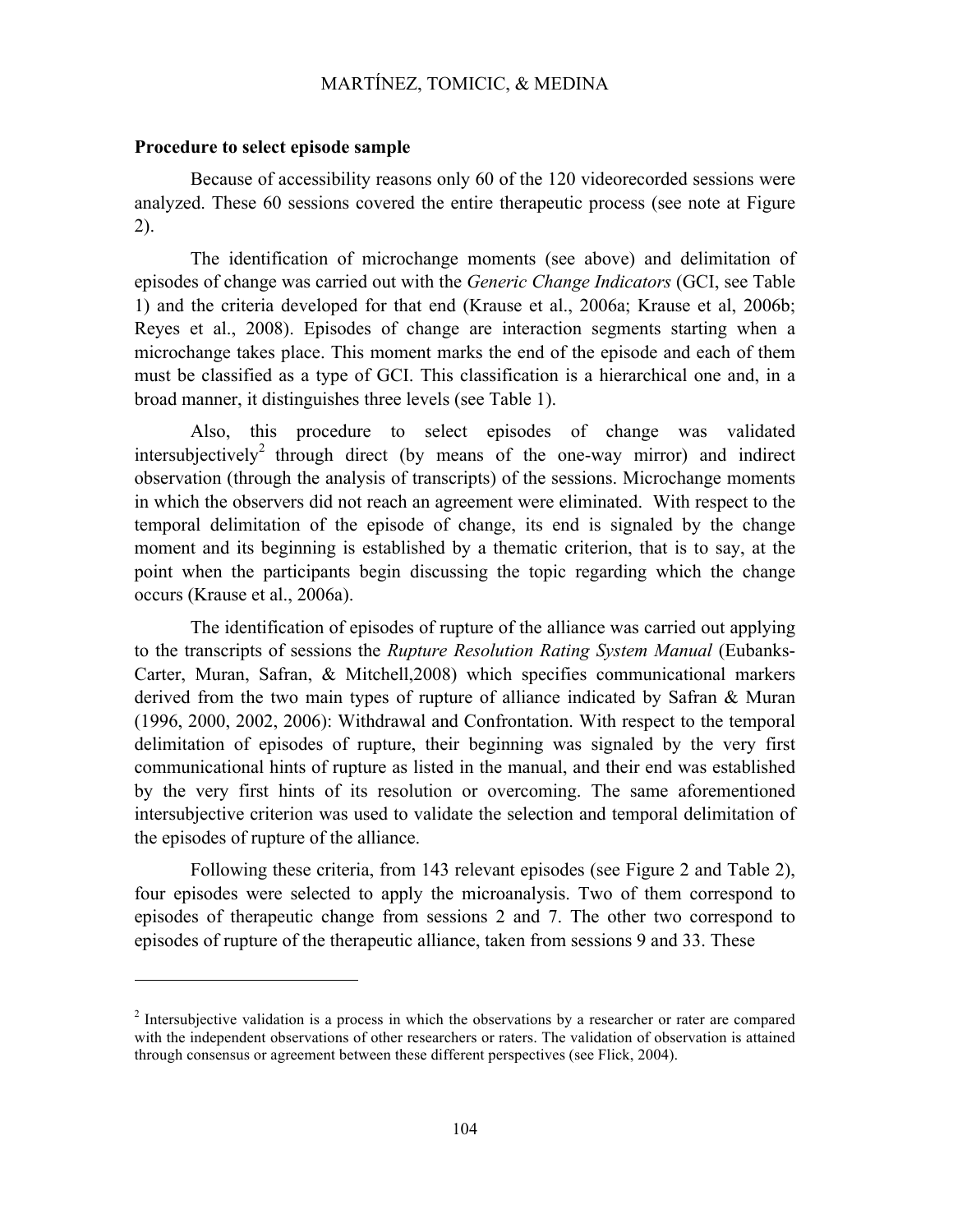## Table 1

Generic Change Indicators (GCI)

| Level I: Initial<br>consolidation of the<br>structure of the therapeutic<br>relationship.                                                                                                                                                                                                                                                                                                       | Level II: Increase in<br>permeability towards new<br>understandings.                                                                                                                                                                                                                                                                                                  | <b>Level III: Construction and</b><br>consolidation of a new<br>understanding.                                                                                                                                                                                                                                                                                                                                                                                                                                                                                                         |
|-------------------------------------------------------------------------------------------------------------------------------------------------------------------------------------------------------------------------------------------------------------------------------------------------------------------------------------------------------------------------------------------------|-----------------------------------------------------------------------------------------------------------------------------------------------------------------------------------------------------------------------------------------------------------------------------------------------------------------------------------------------------------------------|----------------------------------------------------------------------------------------------------------------------------------------------------------------------------------------------------------------------------------------------------------------------------------------------------------------------------------------------------------------------------------------------------------------------------------------------------------------------------------------------------------------------------------------------------------------------------------------|
| Between Change Indicators 1<br>and $7$ :                                                                                                                                                                                                                                                                                                                                                        | Between Change Indicators 8 and<br>13:                                                                                                                                                                                                                                                                                                                                | Between Change Indicators 14<br>and $19$ :                                                                                                                                                                                                                                                                                                                                                                                                                                                                                                                                             |
| Acceptance of the existence<br>of a problem<br>Acceptance of his/her limits<br>and of the need for help.<br>Acceptance of the therapist<br>٠<br>as a competent professional.<br>Expression of hope<br>Questioning of habitual<br>understanding, behavior and<br>emotions.<br>Expression of the need for<br>٠<br>change.<br>Recognition of his/her own<br>٠<br>participation in the<br>problems. | Discovery of new aspects of<br>٠<br>self.<br>Manifestations of new<br>$\bullet$<br>behaviors and emotions.<br>Appearance of feeling of<br>٠<br>competence.<br>Establishment of new<br>٠<br>connections.<br>Reconceptualization of<br>٠<br>problems and/or symptoms.<br>Transformation of<br>$\bullet$<br>valorizations and emotions<br>in relation to self or others. | Creation of subjective<br>٠<br>construct of self through the<br>interconnection of personal<br>aspects and aspects of the<br>surroundings, including<br>problems and symptoms.<br>Founding of the subjective<br>constructs in own biography.<br>Autonomous comprehension<br>and use of the context of<br>psychological meaning.<br>Acknowledgment of help<br>received.<br>Decreased asymmetry<br>٠<br>between patient and<br>therapist.<br>Constructions of a<br>٠<br>biographically grounded<br>subjective theory of self and<br>others and of the relationship<br>with surroundings. |

*Note*. Based on Altimir et al. (2010)

relevant episodes were intentionally selected from the whole sample of episodes, because they constitute good examples of each kind of episode (see Table 2 for a description of episode frequency in the whole recorded psychotherapy).

The excerpt of session 2 is an episode whose moment of change corresponds to a Level I indicator named "questioning of habitual understanding, behavior and emotions". Specifically, in this episode the patient realized that her problematic interaction corresponds to an old pattern of behavior.

The excerpt of session 7 is an episode whose moment of change corresponds to a Level II indicator named "establishment of new connections". Specifically, in this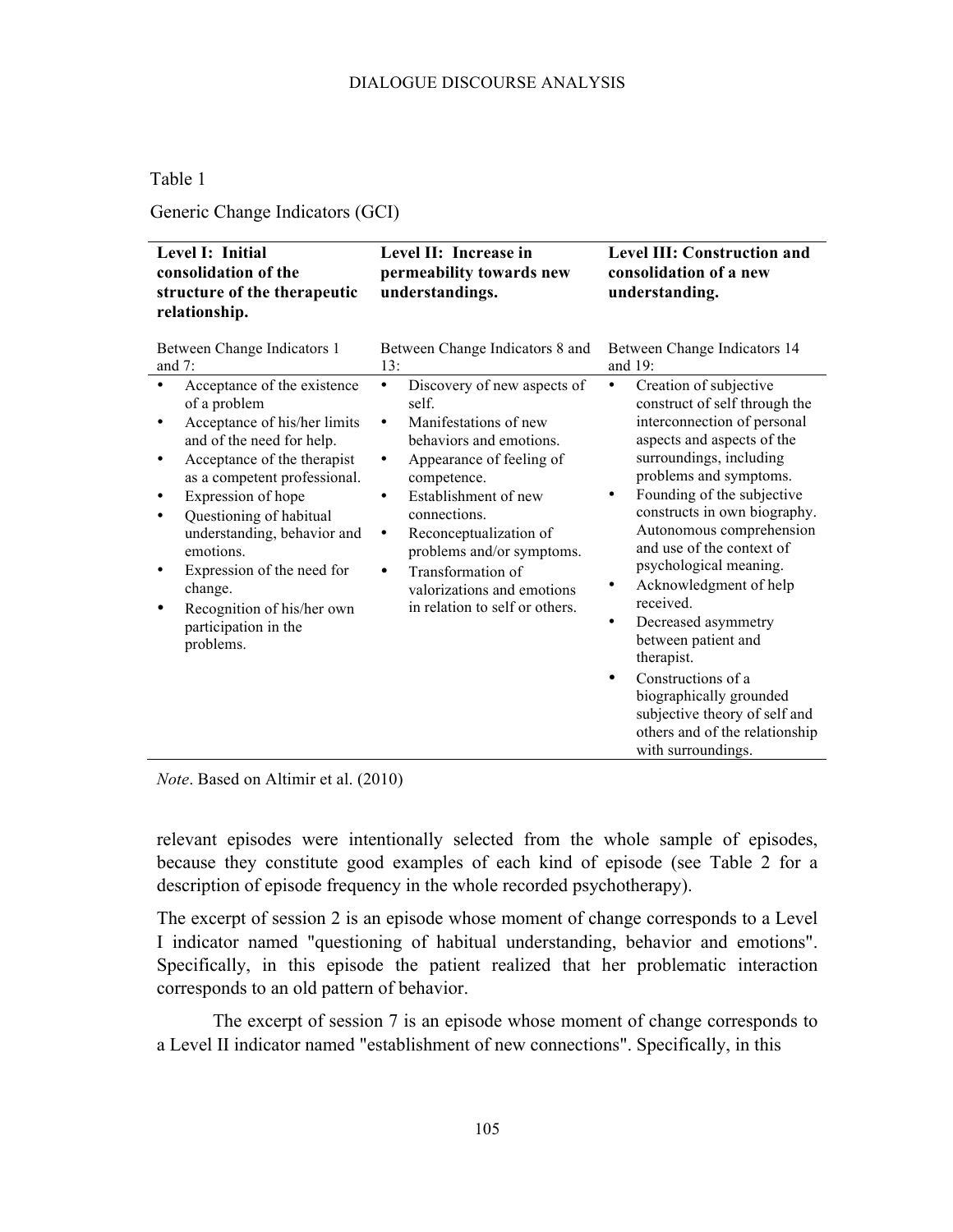

*Figure 2.* Frequency of relevant episodes in the entire therapy.

*Note.* The therapy was divided in six modules: Module  $1 =$  Sessions 1, 2, 7, 8, 9, 12, 13, 14, 15, 16; Module 2 = Sessions 17, 18, 19, 20, 21, 22, 23, 24, 25, 26; Module 3 = Sessions 27, 28, 29, 30, 31, 32, 33, 34, 37, 38; Module 4 = Sessions 39, 40, 41, 44, 45, 47, 52, 56, 57, 58; Module 5 = Sessions 60, 64, 60, 70, 75, 76, 78, 79, 81, 82; and Module 6 = 87, 95, 98, 100, 103, 115, 117, 118, 119, 120.

#### Table 2

## *Frequency of relevant episodes*

|                                   | Total | <b>Session Mean</b> |
|-----------------------------------|-------|---------------------|
| Episode of Change                 | 109   | 1.02                |
| Episode of Rupture                | 34    | 04                  |
| <b>Total of Relevant Episodes</b> | 143   |                     |

episode the patient connected her symptomatology with her current biographical situation.

The excerpt of session 9 is an episode whose moment of rupture corresponds to a "confrontation" type. In this episode, the patient misunderstood an interpretation by the therapist and confronted him bluntly.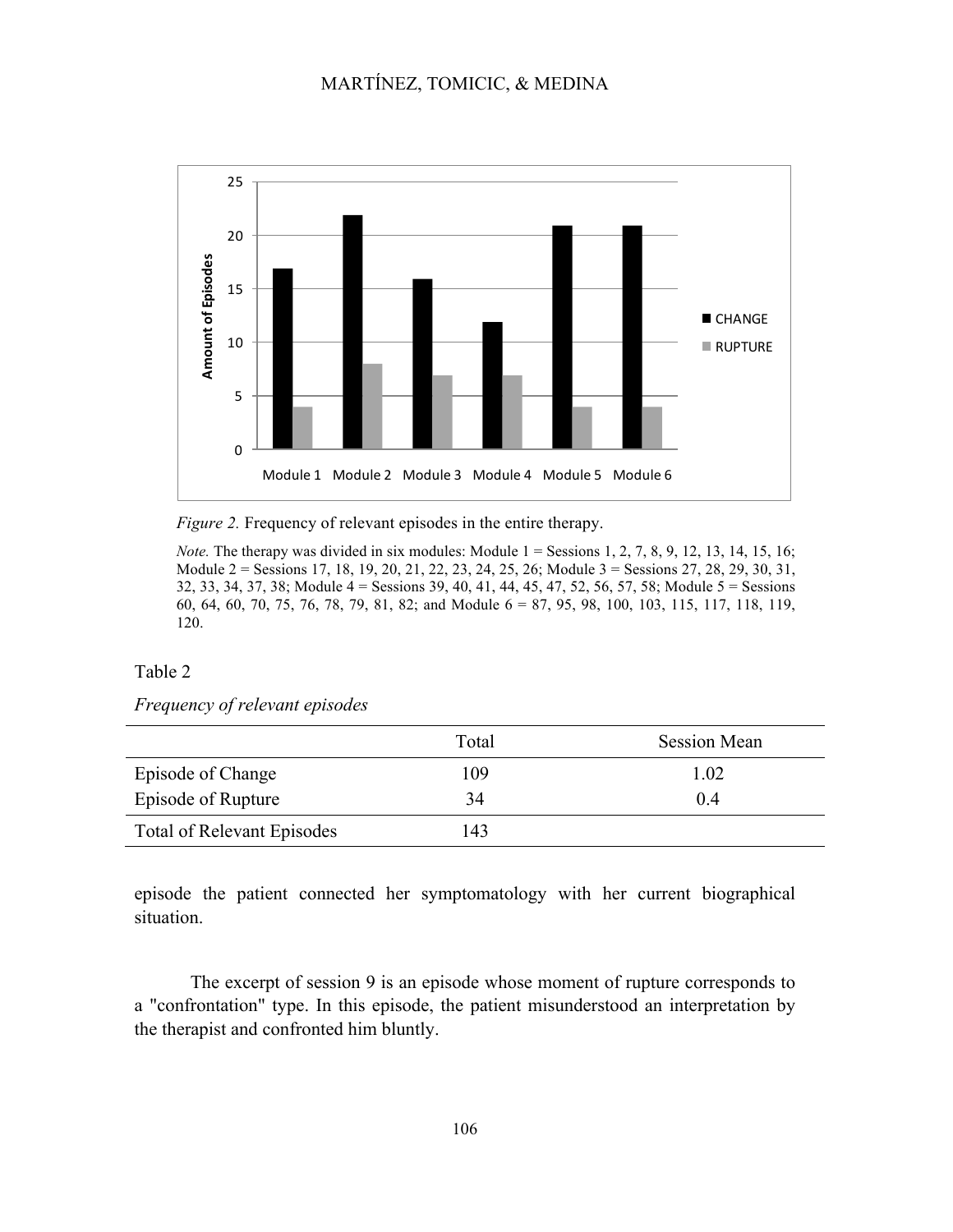The excerpt of session 33 is an episode whose moment of rupture also corresponds to a "confrontation". In this episode, the patient got angry with the therapist because he did not answer some questions about his private life.

#### **Data Analysis**

#### As previously stated, DDA considers two levels:

*Interpersonal level* (dialogal). At this level, we qualitatively evaluated elements pertaining to conversation analysis, specifically turn taking / turn switching. Turn taking is a process of organization of the rules or principles for establishing who speaks, who listens, and who speaks next in a conversation (Calsamiglia, & Tusón, 1999; Schiffrin, 1992). The central principle that speakers follow in the turn taking process is to avoid gaps and overlaps in conversation (Sacks, Schegloff, & Jefferson, 1974). This could result in a more fluent and coordinate dialogue (Bernieri, Davis, Rosenthal, & Knee, 1994; Bernieri & Rosenthal, 1991).

*Intrapersonal level* (dialogic). At this level, we qualitatively analyzed the following aspects which we have defined and illustrated for better comprehension:

1. Enunciators (voices/positions): points of view expressed in the utterance (enunciate), or an ideological position itself.<sup>3</sup> An utterance may contain more than a point of view, valuation, or position, which constitutes its polyphonic aspect (Larraín & Medina, 2007; Martínez & Medina, 2008).

2. Subject of the utterance (who is responsible of the utterance / who is in charge): it is understood as the protagonist of the narration, or the ideological center of reference from which it develops. It is the ideological foundation from which a subject enunciates (Larraín & Medina, 2007; Martínez & Medina, 2008).

3. Subject of the enunciation (who speaks): it is understood as the subjective aspect–not necessarily an objective one–whose impression on the utterance refers to the act of enunciation (Larraín & Medina, 2007; Martínez & Medina, 2008).

4. Modalizers and modalities (attitude and valuation): In this study, *modalizers* have been conceptualized as linguistic constructions, frequently adverbial in nature, which manifest the attitude and the valuation, either implicit or explicit, of the speaker with respect to what is uttered, and which tend to appear towards the beginning or the end to "color" or impregnate it with such attitude. From a dialogic point of view,

j

<sup>&</sup>lt;sup>3</sup> The background, based on Bakhtin, Voloshinov, and Vygotsky, considers that language and discourse always entail an ideological position, because they are part of a broader social and cultural background (see Bakhtin, 1986; Vygotsky, 1962; Voloshinov, 1973). Therefore, an enunciator from the DDA point of view, always involves taking a position in the social and cultural scenario in which that conversation is performed.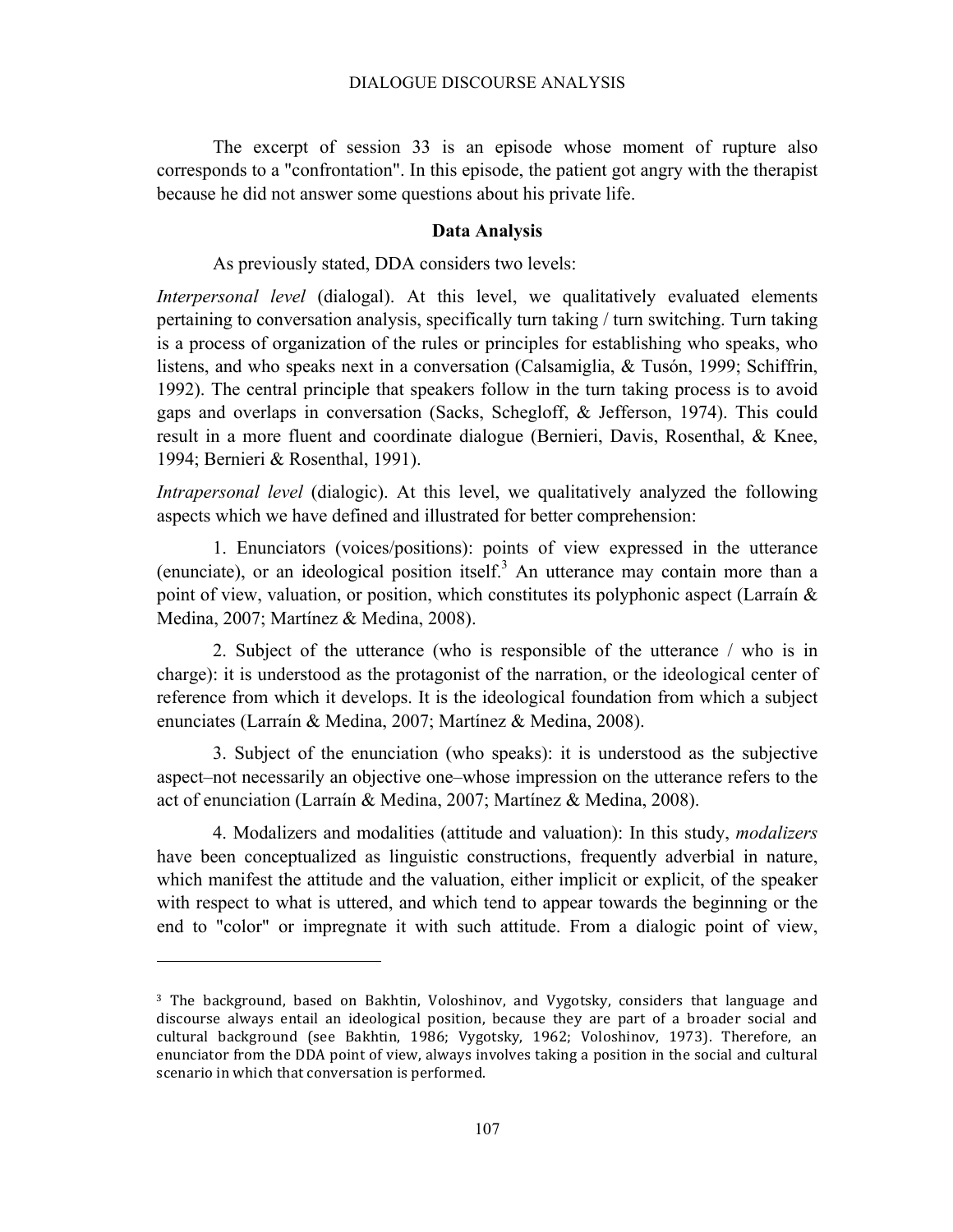modalizers acquire a functional social role, which allows them to regulate the dialogal and dialogic interaction (Larraín & Medina, 2007; Martínez & Medina, 2008). Concurrently, modalities have been conceptualized as the relationship between the speaker and the utterances that express him or herself –that is to say, the relationship between the propositional content and the speaker's point of view on it. Modalities can be marked using specific modal verbs and other linguistic elements. Alvarez (2001) classified them in: a) Alethic, which refer to a "could be", to situations that are probable or possible from the speaker's point of view; b) Deontic, which refer to a "must be", to situations that are obligatory, necessary, or forbidden from the speaker's point of view; c) Epistemic, which refer to "mental operations" such as to know, to believe, to think, etc.; d) Volitional, which refer to a "will" or to a "want to be"; and e) Appreciative or Axiologic, which refer to values or judgments expressed about persons, ideas or objects.

In the next excerpt<sup>4</sup> of the therapeutic dialogue we can see an example of discursive text with its dialogic elements in bold and with the aforementioned DDA elements, numbered in brackets after the utterance.

T: .hhh Look *I think that* (2, 4b) when *I was telling you* (3) that *I can tell you* (3) how old I am and:: if I have children and if I am married or not (.) .hhh well actually look, *I think that* (2, 4b) what *I hhh. am trying to explain* (2) there is that um:: *it is a type of question that has to do with a fact from reality* (1) (.) right?, *I mean, obviously, I mean* (4) *you um:: have every right to wonder who I am, what I do, right, outside these four walls,* (1) right? (.) then *what I am telling you* (3) is *that I think* (2, 4b) *your question is valid* (1)

In this study, we have attempted to integrate both levels, dialogic and dialogal, doing a qualitative analysis in the selected episodes, in order to illustrate the DDA method and achieve the study aims.

### **Results**

### **Change Episodes Analysis**

To achieve the first objective regarding change episodes, we looked for a predominance of dialogic markers that placed the patient as author of the change, and dialogal markers that maintained conversational fluidity.

The results for these aims are the following:

The therapist favors the construction of a shared meaning throughout the psychotherapeutic dialogue. The next extract illustrates this result with dialogic markers

-

<sup>&</sup>lt;sup>4</sup> See Appendix 1 for transcript notation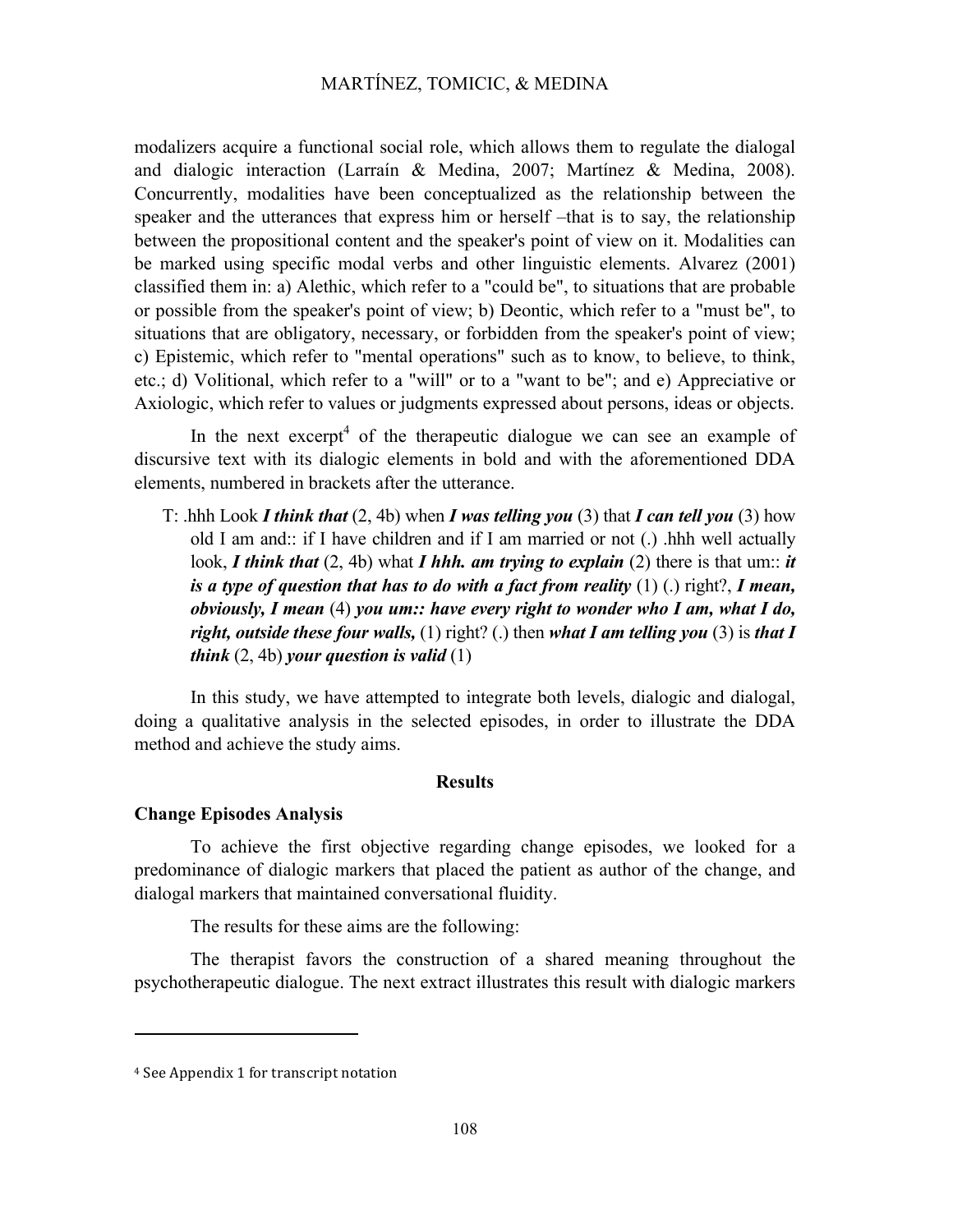in bold and with DDA elements numbered in brackets (see Method section) after the utterance:

T: .hhh I think **that if we** (2), in this job, manage to understand, for example, among other things (.) what makes you um::: (.) um::: **we could say** (2,4a), to position **ourselves** (2) like this (.) for example, I had the impression here with you um::: that:: (.) **if we** (2,4a) didn't do something for you to feel freer to speak your mind…" (Episode of change, session 7)

In this extract the therapist presents a common enunciation sharing the responsibility for the utterance with the patient by using the first person plural markers: "that if we"; "we could say"; "ourselves"; "if we". Notice that the therapist also uses the first person singular, but it is used less often than the plural form.

The patient uses the first person singular to mark the *subject of the utterance*, thus being the author of the utterance reflecting the change. This result is illustrated in the next fragment:

P: "This is what **I want** (2) deep down, the life **plan that I, I (.) need** and **I:: I want** (2) to have (3.0) **I** am (2) trapped in something **I don't**:: (2) (.) it's difficult **for me** (2) to escape…" (Episode of change, session 7)

This patient's utterance corresponds to the change moment that determines the end of the episode. In this utterance, the way in which the patient points herself as the author and protagonist of the change using the first person singular is highlitghed: "I want"; "...plan that I, I need"; "I...I want"; "I am"; "I don't"; "for me". Notice that in this very short utterance we found several "I's" used as *subject of the utterance*. Besides, this change moment met the criterion of the *first person singular, the present tense, and the presence of self-referential content,* discussed above (Aristegui et al, 2004; Reyes et al., 2008; Stiles, 1992).

The therapist attributes the authorship of the emergent meanings to the patient, making her protagonist of them. In the next excerpt we can see that:

T: "… **you don't feel** (1) :: somewhat independent again (.) I remember that (.) there comes the image of being sort of trapped and sort of inserted into a rather closed system? (…) **these sensations that you** (1) have transmitted to me, these experiences **of yours** that I:: **that we can share** (1) here (.) are they recent experiences or has it always been like that? Has **your life** (1) been a bit like that?" (Episode of change, session 2)

In this fragment we can see the way in which the therapist highlights different positions (points of view) totally or partially attributing the authorship of them to the patient. In order to do that the therapist mainly used the second person singular or the first person plural: "you don't feel"; "these sensations that you"; "of yours"; "that we can share"; "your life".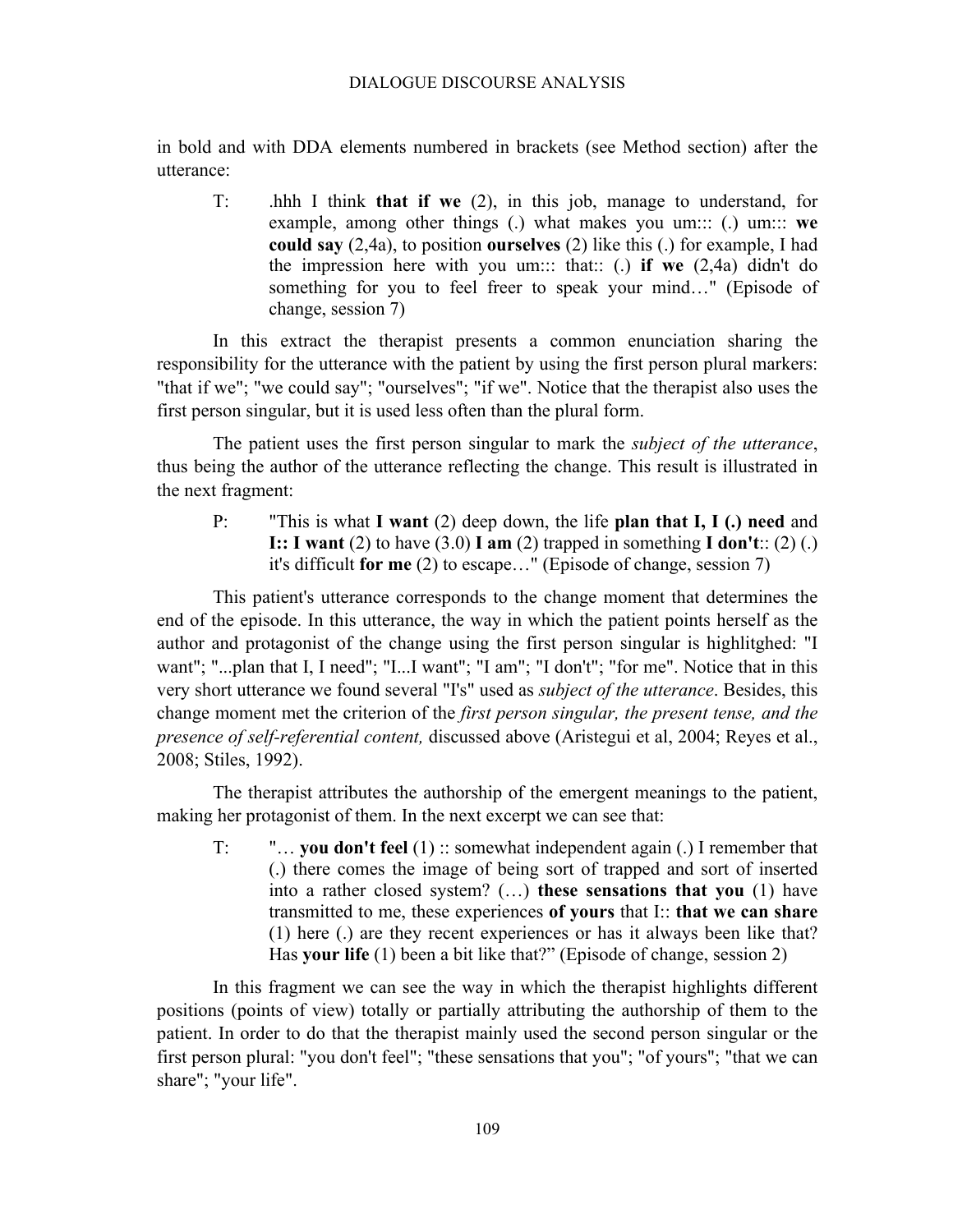Another result was that the therapist validates the patient's subjectivity as the author of the episode of change. In the next extract we can see this:

T: "… ↑ Because I had the impression that you suddenly made a gesture showing that **you had found an idea that you hadn't thought of before** (2) (.) this thing we are talking about…" (Episode of change, session 2)

In this utterance, the therapist highlights and validates the patient's subjectivity that takes part in her own change. The therapist does this using the second person singular associated with a mental content and underlining its emergence *here and now*.

Finally, at the interpersonal or dialogal level we found that turn taking follows the *adjacency pairs* pattern,<sup>5</sup> and there are examples of turn length compensation. As a whole, both dialogal markers could be interpreted as showing fluidity and coordination between the participants. In the next fragment of dialogue we can see this:

- P1:  $(5,0)$  <Because my life became monotonous> (.) getting up, doing things  $\downarrow$  doing things,  $>$  doing things, doing things, doing things  $\leq$ that I do again the next day and, that the next day I do again and the next day I  $\uparrow$  do them again (3,0) they are the same things
- T2: Sounds like a tedious:: routine (.) right?
- P2: Yes

j

T3: (.) .hhh Would you agree with me that this aspect you expressed in the other interview, that suddenly> the experience of life becomes flat< , repetitive, BORING (.) without relevant motivations, that could be like a point::: um::: to study, like how to change it, for example? (Episode of change, session 2)

If we pay attention to the form of the dialogal exchange we can notice the fluidity of the turn taking, without gaps, overlapping or interruptions. Besides, at the beginning of the fragment, the patient presents a long utterance which is answered by the therapist with a short utterance. This is followed by a short utterance from the patient and then by a long utterance from the therapist. This kind of regularity, from our point of view, constitutes a compensation phenomenon that, together with fluidity, contributes to the coordination of the interaction.

<sup>&</sup>lt;sup>5</sup> Adjacency pairs are a very typical exchange pattern from a turn taking analysis. Some pairs, such as *question-answer;* invitation-confirmation; request-rejection; etc., are typical examples of adjacent pairs (Schiffrin, 1992).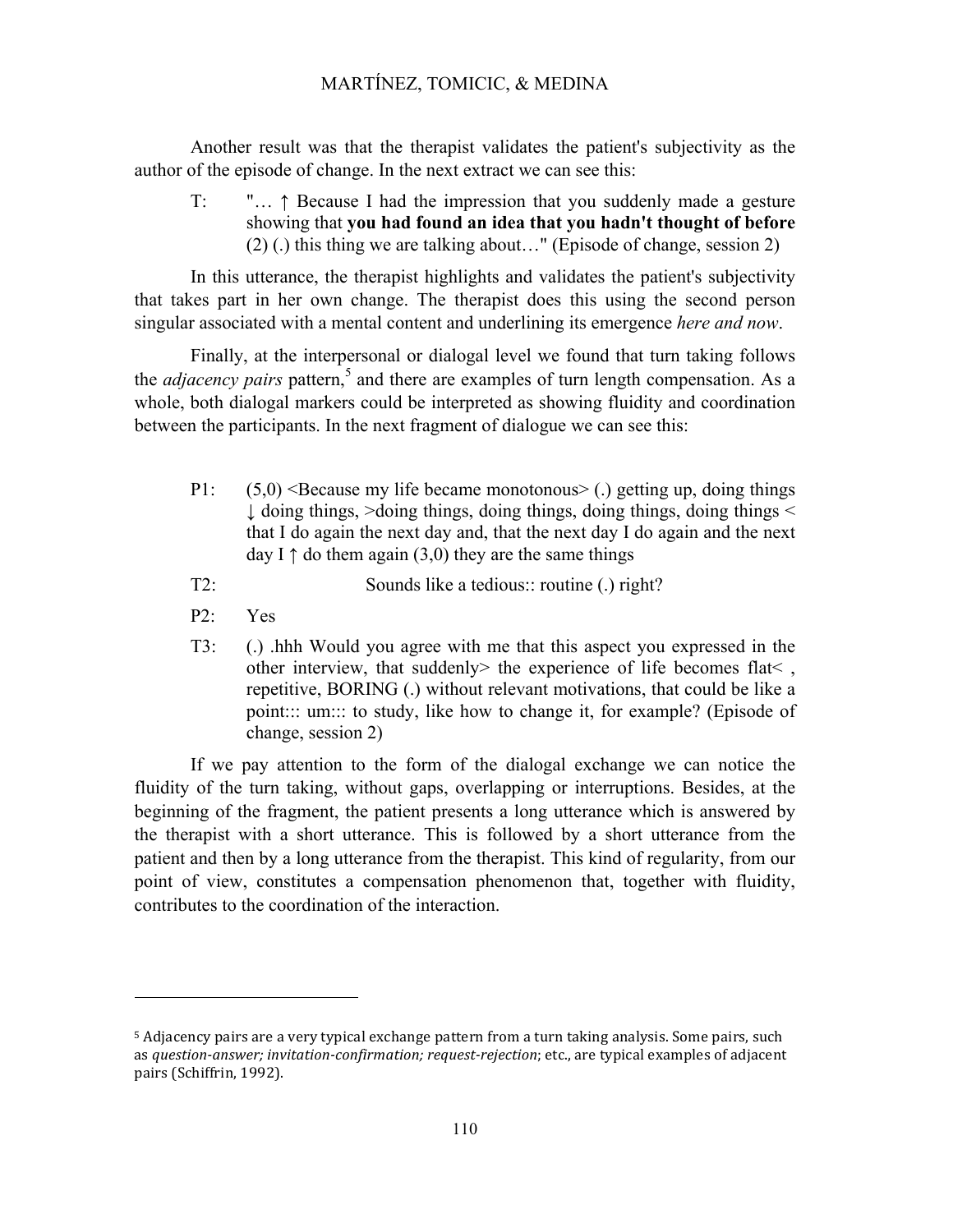## **Rupture Episodes Analysis**

To achieve the second aim regarding rupture episodes, we looked for dialogic markers that show the therapist's efforts to overcome the rupture, and dialogal markers that indicate a lack of conversational fluidity.

The results regarding both episodes of rupture of the alliance are the following:

In both episodes of rupture, the therapist tends to involve a third party as the *subject of the utterance* to give objectivity to the relationship. The next fragment, which illustrates this idea, is part of an episode of rupture, whose topic was that the patient does not want to talk about herself and wishes to quit the therapy because she says she feels better:

| $T1$ :         | "I would have to be honest to tell you that, in this jo::b(.) we<br>sometimes see $(2,4a)$ with a certain frequency that, when somebody $(2)$<br>feels better, just like in medicine when one (2) feels better one says it's<br>ENOUGH, so to speak, right?" bu::t but to me this not me::e:: I believe<br>tha: t you are reproducing a mechanism of yours ok?(.) to be actually<br>working and suddenly ok? You say (finger snap) I quit!! |
|----------------|---------------------------------------------------------------------------------------------------------------------------------------------------------------------------------------------------------------------------------------------------------------------------------------------------------------------------------------------------------------------------------------------------------------------------------------------|
| P <sub>1</sub> | $(10,0)$ Do you believe that I'm manipulating this situation?                                                                                                                                                                                                                                                                                                                                                                               |
| T <sub>2</sub> | Manipulating?                                                                                                                                                                                                                                                                                                                                                                                                                               |
| P <sub>2</sub> | Mmm $(3,0)$ or that I'm preparing it to be able to dismiss it later                                                                                                                                                                                                                                                                                                                                                                         |
| T <sub>3</sub> | $(.)$ Ok:: you<br>understood me in that way, do you?                                                                                                                                                                                                                                                                                                                                                                                        |
| P <sub>3</sub> | Could be or not?                                                                                                                                                                                                                                                                                                                                                                                                                            |
| T <sub>4</sub> | hhh. I don't know how you<br>think about it, I had never thought about manipulation                                                                                                                                                                                                                                                                                                                                                         |
| <b>P4</b>      | I had the feeling tha: t you<br>tried to say to me something like you want $<<$ to control the strings $>>$ (.)<br>of something:: (.) that actually is not so::=                                                                                                                                                                                                                                                                            |
| T:             | $(3,0)$ ok::                                                                                                                                                                                                                                                                                                                                                                                                                                |
| P:             | $=$ (3,0) I'm not able to control the puppets yet                                                                                                                                                                                                                                                                                                                                                                                           |
| T5:            | able to what?                                                                                                                                                                                                                                                                                                                                                                                                                               |
| P5:            | to move the puppets                                                                                                                                                                                                                                                                                                                                                                                                                         |
| T6:            | ok:: $(3,0)$ hhh. well [when ] (Episode of<br>rupture, session 9)                                                                                                                                                                                                                                                                                                                                                                           |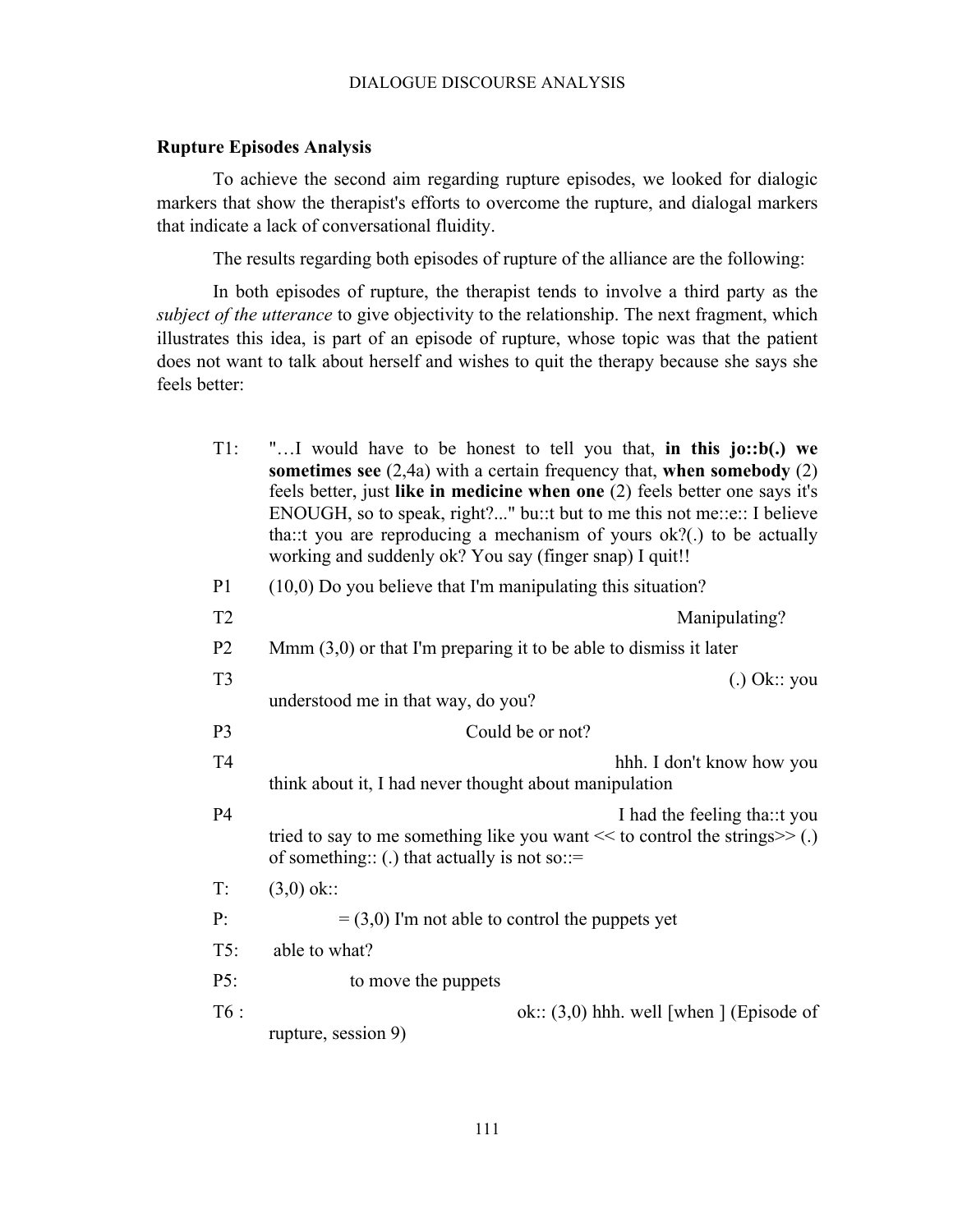In the first utterance (T1 in bold) the therapist brings to the dialogue a third party as the *subject of the utterance*. This party comes from outside of the relationship ("this job"; "in medicine") and has a generic form ("we sometimes"; "when somebody"). It is interesting to notice that, in the latter examples, the first person plural ("we") and the generic word "somebody" refer to neither the therapeutic relationship nor to the patient. Also, at the very beginning of this extract we can detect the use of a *deontic modality* ("I would have to be") and a *modalizer* ("to be honest"). Both have the effect of positioning the therapist as a trustful person that speaks from a "must be". This form could be similar to the episodes of change, but its particular use in these episodes of rupture has a very different effect: to give objectivity to the relationship.

These episodes of rupture in the alliance seem to be solved once the therapist calls on and validates the patient's subjectivity. This is shown in an episode that begins when the patient asks the therapist about his private life: his marital status, if he has children, etc. The therapist did not answer her directly; instead, he answered by calling a third party as the *subject of the utterance* to give objectivity (T7: "…look (.) the way how we're working here (.) let say, allow us make ourselves this question (.) for example (.) why do you believe that it could be important for you to know that?..."). This answer makes the patient feel angry and the rupture starts. At the end of the episode, the therapist validates this patient's feeling:

T16: (3,0) .hhh **but this bothered you**,[obviously]

P18: [The tone DID both]er me, **it DID** 

**bother me**

## T17: Why? **What did you feel? What, why do you think that**::

P19: Well **I felt** 

**what**:: I don't know, I mean, what many people may have felt, having set a definite limit, don't meddle in what I do... (Episode of rupture, session 33)

In this fragment the therapist stresses the patient's feeling about the moment of rupture ("this bothered you"). This facilitates and offers a way to repair the relationship by deepening in the patient's subjectivity ("What did you feel"; "…why do you think that"). At this point the patient takes the offer and amplifies her own feelings.

The resolution of both episodes of rupture analyzed results in a change in which the patient was the author of the meaning that had initially been part of the conflict. The following excerpt illustrates and explains this idea. The fragment corresponds to the continuation of the rupture of the ninth session showed previously: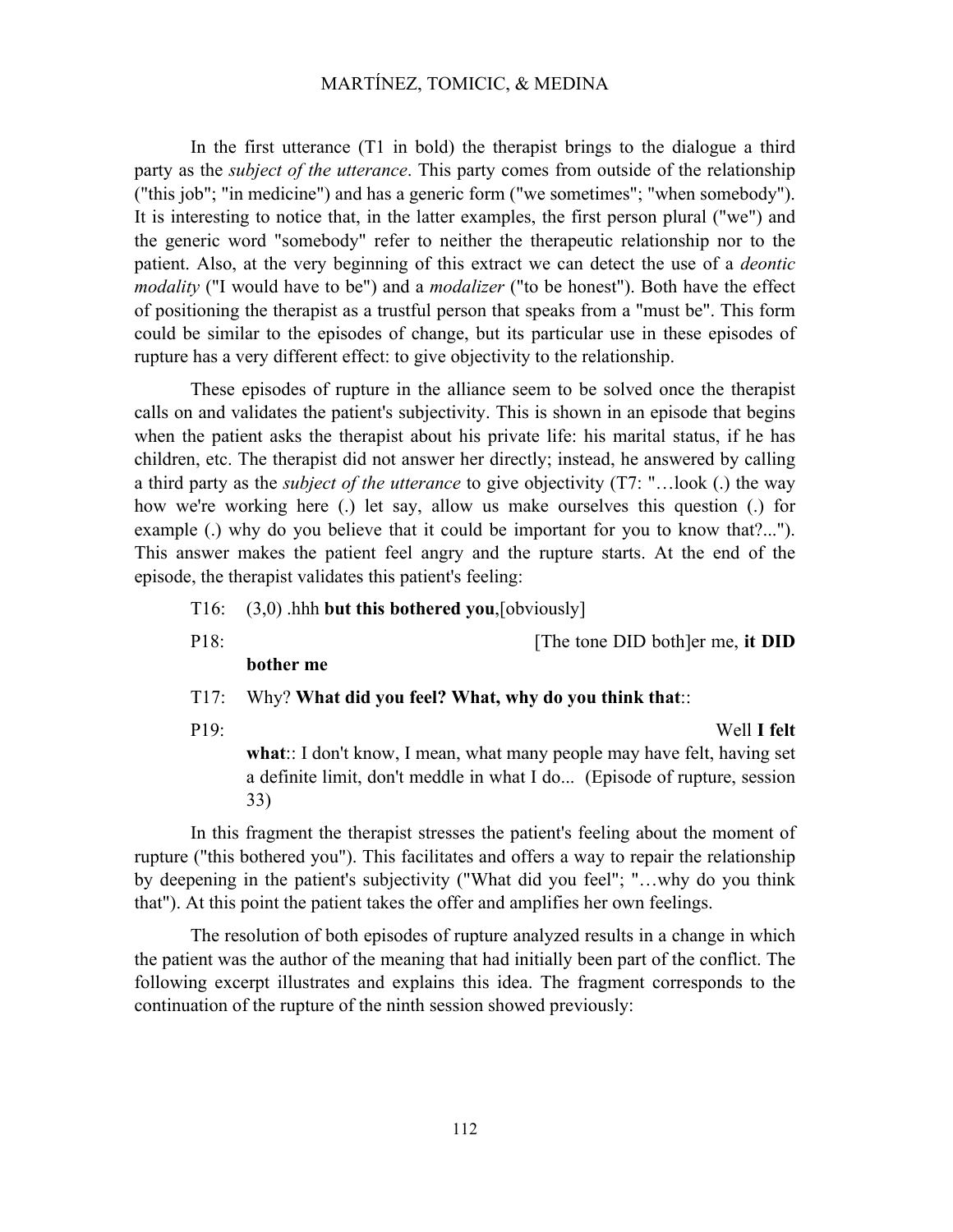- P6. **It's [SO] COMPLICATED to discuss this topic**, I mean try: (.) meet: a person once a week, **talk about oneself** (.) it::s very complicated
- 

T5. in which sense?

P7.

because:: for starters, there are egocentric:: people and who speak about themselves all day (.) I DON'T, I mean, I'm the complete opposite, **I don't:: speak or:: express much (.) or feel much (.) also, right?,** ↓↓ in this sense I'm not very affectionate (.) but not because I don't feel anything but because that's the way I am (3,0) so I don't know:: (3,0) **it makes me somewhat (.) uncomfortable to be here and to try to tell you something**

T: hm::

P: (3,0) **to express what I think, to say what I want** (.) or::: I don't know:: (.) **to express that:: that I feel well, or maybe I'm assuming that I feel better and maybe I'm not so well …** (Episode of rupture, session 9)

In this fragment the crisis becomes an opportunity. The initial topic that motivated the rupture (the patient's wish to quit the therapy) is turned through the dialogue into the content of the patient's change, because in this case she realized that the true reason for leaving the therapy lied in her difficulties to express her feelings ("It's so complicated to discuss this topic… talk about oneself…"; "…it makes me somewhat uncomfortable to be here and to try to tell you something…"). Besides, the patient not only turned the rupture topic into a change content, but also established herself as the author of this change by expressing it in the form of the first person singular, in the present tense, and with a self-referential content ("… maybe I'm assuming that I feel better and maybe I'm not so well…").

Finally, from an interpersonal or dialogal perspective, in both episodes of rupture of the alliance, turn taking and switching were not very fluid and interruptions and overlapping took place. As a whole, these markers could show a mutual lack of coordination (mutual de-regulation) between the participants. In the next fragment of dialogue we can see this:

- P10:  $>$ NO this is not a fantasy it was just a (.) question that I think: would be normal for you to answer
- T9: I agree it seems natural to me (.) What I'm [showing] you
- P11: [WHAT I REALLY ] DON'T like is:: the:: the tone you used to tell me I can tell you this and not that (.) yes I know,[ but it's also] legitimate=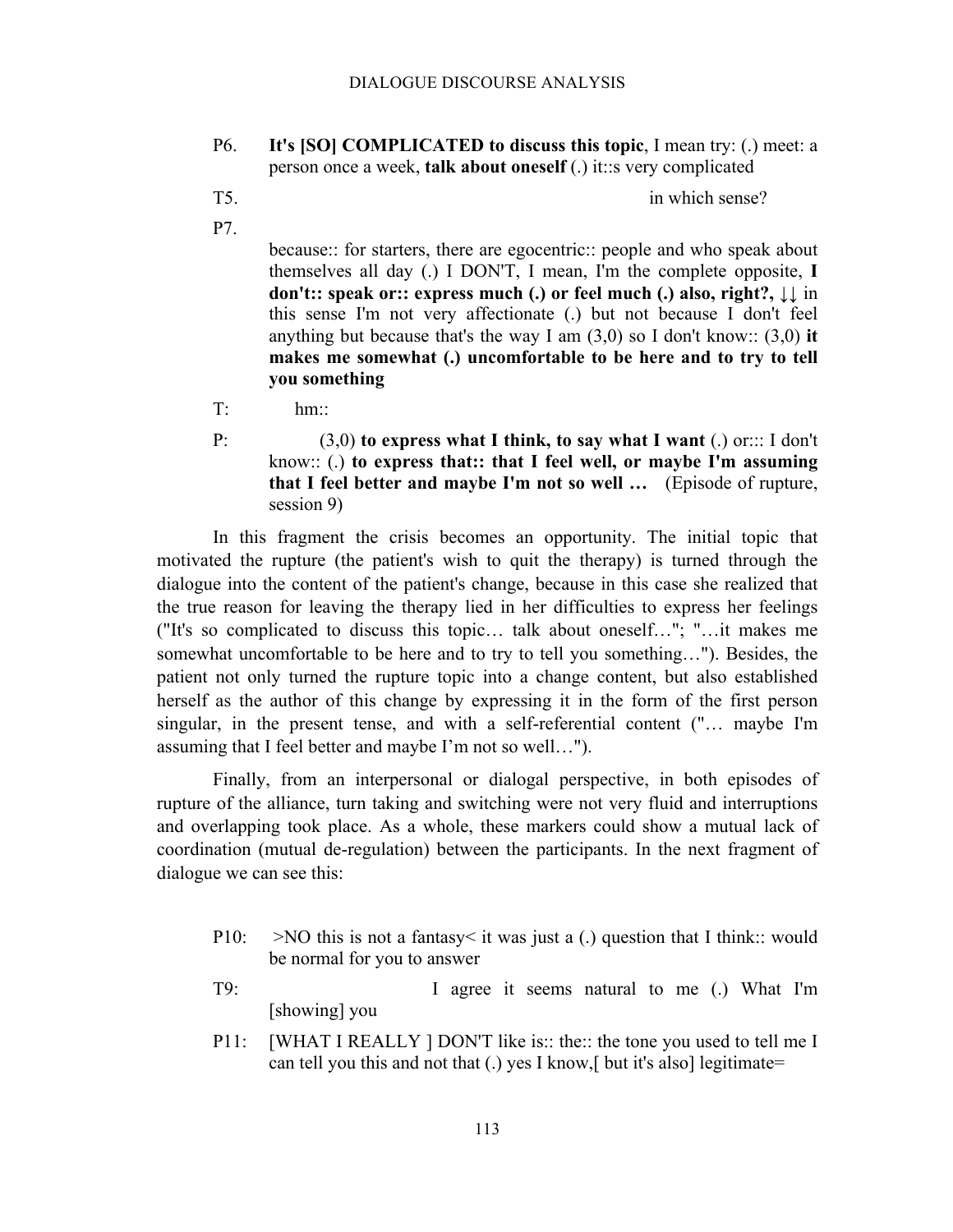| T:   | [Tell me, how?]                                                                                                                                                               |
|------|-------------------------------------------------------------------------------------------------------------------------------------------------------------------------------|
| P:   | =HOW YOU PHRASED                                                                                                                                                              |
|      | IT                                                                                                                                                                            |
| T10: | $(3,0)$ How I phrased it now                                                                                                                                                  |
| P:   | now                                                                                                                                                                           |
| T:   | just now                                                                                                                                                                      |
| P:   | just now mm                                                                                                                                                                   |
| T:   | hhh well I'd like                                                                                                                                                             |
|      | [t <sub>o</sub> ]                                                                                                                                                             |
| P12: | It [SOUND]ED A BIT AGGRESSIVE:: I can tell you yes yes (.) how<br>old I am, when: but I can also tell you nothing, (.) do you understand?<br>(Episode of rupture, session 33) |

In this dialogal exchange we can notice a lack of fluidity in turn taking, with overlapping and interruptions. In general, the patient and the therapist's phrases are shorter and the whole fragment looks like a rapid exchange, like a kind of fight to define the turn taking and the topic of the dialogue.

#### **Discussion**

The main purpose of this work was to show the DDA method for the in-depth study of relevant episodes in the psychotherapeutic process. Concurrently, through the rational and linguistic bases of this method, some insights about the agency of change and the reparation process of the rupture of the alliance were shown. Features of the DDA like *subject of the utterance*, *subject of the enunciation*, and *enunciators*, are coherent with the notions of authorship and being the protagonist of the change involved in both aims explored in this paper.

About our first aim, that is to say, to explore the predominance in the episode of change of dialogic markers that place the patient as the protagonist and author of change, and the presence of dialogal markers that maintain conversational fluidity, we found a particular use of *subject of the utterance* and the presentation of *enunciators* in both patient and therapist, which favors a common enunciation. This contributes to validating the patient's authorship of change. Besides, we observed a context of connection and coordination reflected through dialogal markers of fluidity. The latter could be an expression of the micro-regulatory process that occurs, verbal and nonverbally, inside the psychotherapeutic process. As is mentioned in the works of Tronick (1989), Stern (1985), and Beebe (2006), it is thought that both members of the therapeutic dyad are affected by their own self-regulation behaviors as well as by the others, which constitutes a process of mutual regulation. This process is believed to occur continuously, moment by moment, especially at a non-verbal level.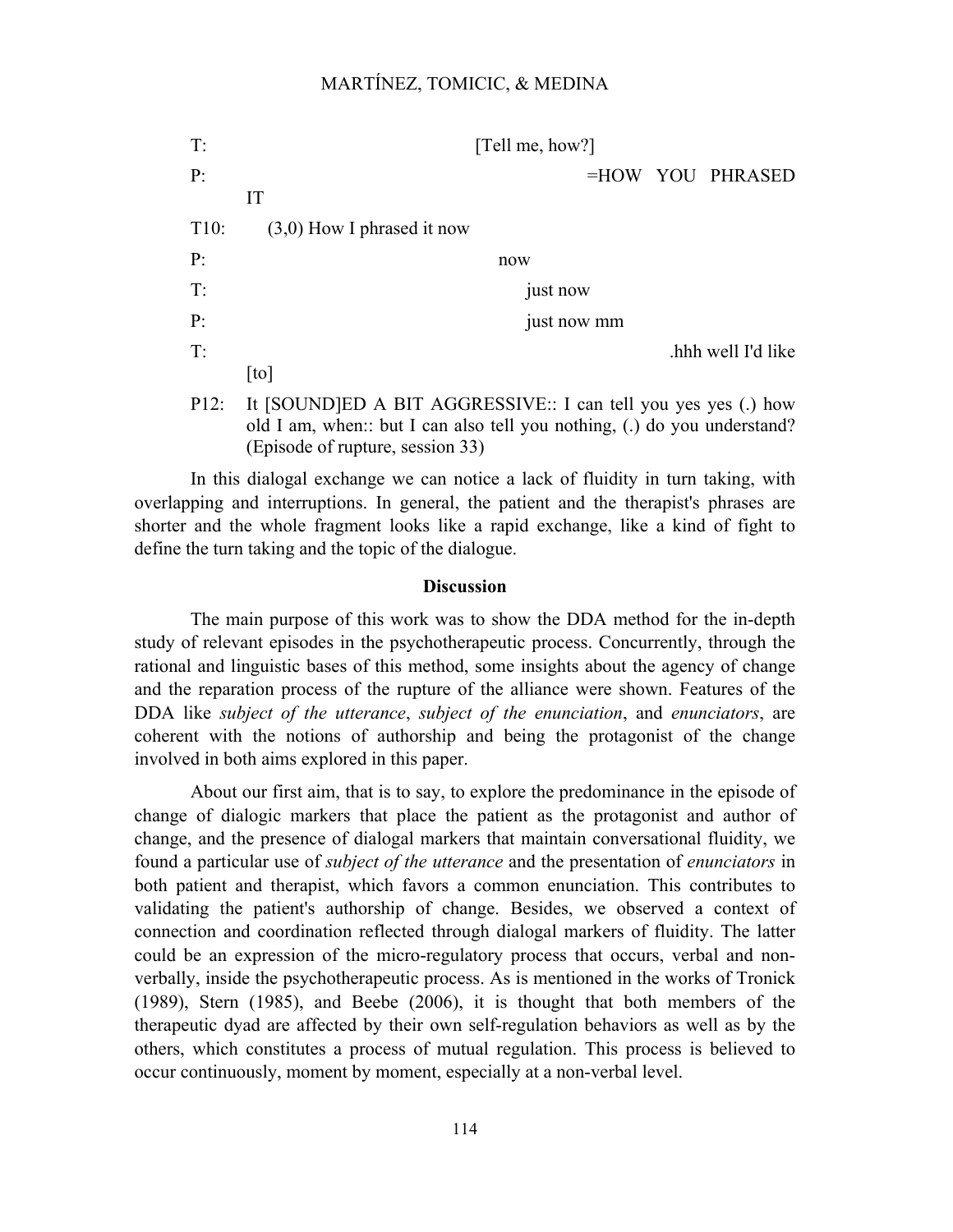With respect to our second aim, the DDA method allowed us to depict some comprehensive issues about the rupture and its repair processes which were observed in both episodes.

Firstly, we found that the ruptures were characterized by both dialogic and dialogal markers. The former were represented by the presence in the dialogue of a third subject as *subject of the utterance*. This third party, which in this case was invited only by the therapist, has the effect of giving objectivity and legitimacy to the therapist's enunciators, but it does not contribute to rupture reparation. Related with this finding, Colli and Lingiardi (2009) have defined negative interventions of the therapists such as using technical jargon or "imposing" their world view, and have found that these interventions are positively correlated with patient's rupture markers. The latter, dialogal markers showed us a lack of fluidity and shared rhythm. Both markers seem to be an expression of a breakdown of the intersubjective field. This could be explained by the primacy of the self-regulatory process which serves as a shelter for each of the participants from the threat provoked by the rupture moment. As Safran and Muran (2000) have mentioned, the resolution of the tension between the need for agency and the need for relatedness is a dialectic which is always present in the psychotherapeutic process, just as self regulatory and mutual regulation is part of a permanent negotiation throughout the process.

Secondly, related with the episodes of rupture, we found two functions of the *enunciators* as dialogic markers in the context of the repair process in the analyzed episodes. The first one was the use of *enunciators* which have the effect of calling on and validating the patient's subjectivity. The second one was the shift of the patient's enunciator, but keeping the same topic of the rupture. These functions of the enunciators seem to work jointly within the repair process. Once the patient's subjectivity was convoked, her position became less defensive and allowed her to consider and adhere to the therapist's position with respect to the topic of the rupture. Coherent with this result, in the study of Colli and Lingiardi (2009), "positive interventions" were defined as therapist interventions that, in relation to previous patient communications, were emotionally attuned, focused on patient experiences, and linguistically clear. Also, they found a significant correlation between positive intervention of the therapists and collaborative processes from the patient. From a theoretical point of view, the effect of this kind of processes could restore the intersubjectivity field and, as Tronick (1998) states, dyadic regulation results in the expansion of the consciousness of the dyad's most vulnerable member.

In spite of some limitations, such as the small and homogeneous sample employed or the lack of statistical triangulation of its results, the exploratory design of this study make other facts come up which allow us to advance some hypotheses for future studies: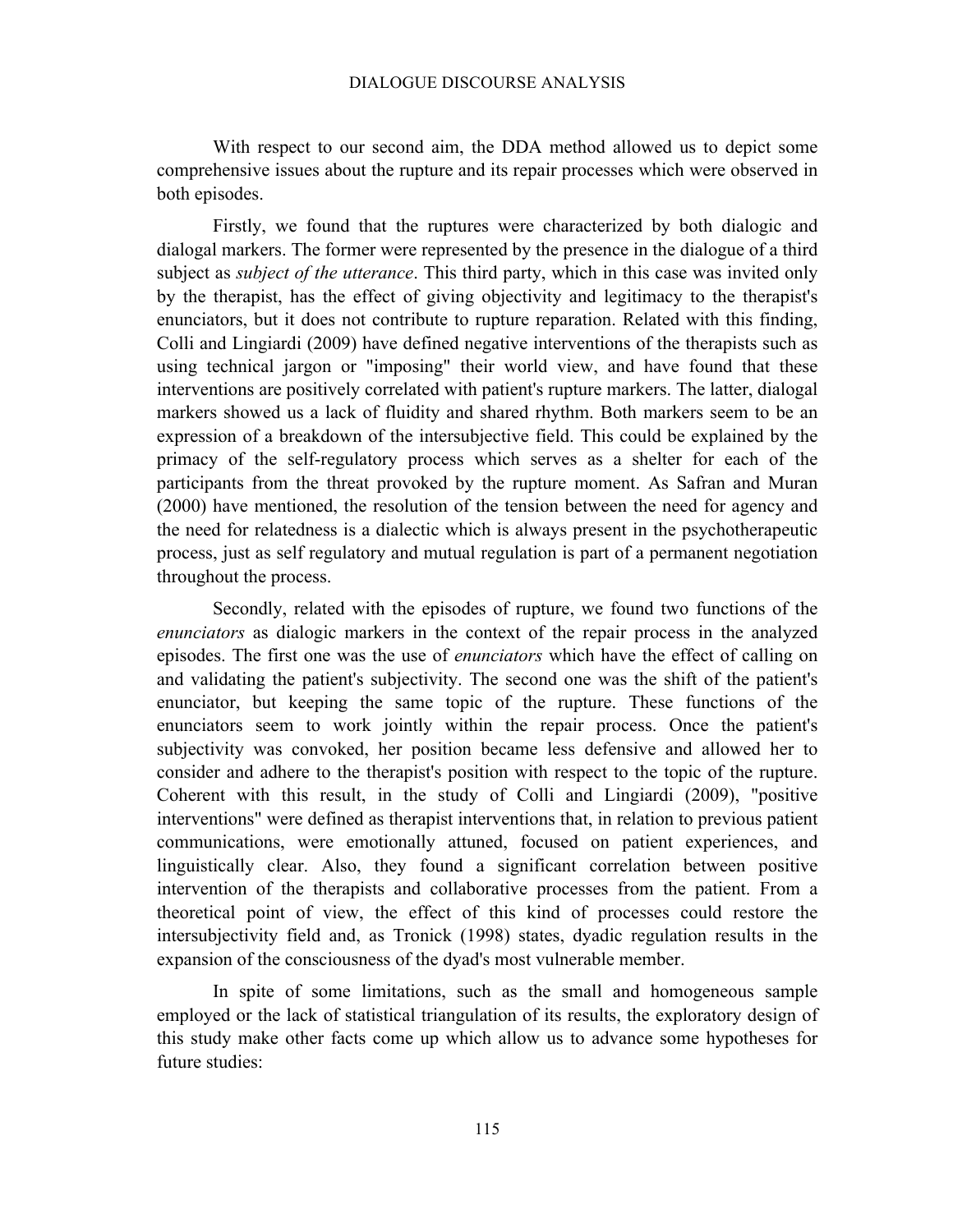First, in relevant episodes (change or rupture) we will encounter *nuclear utterances* condensing all the elements (enunciators) that will be deployed during the conflict or the change. A *nuclear enunciator* corresponds to one particular *enunciator*, which is a dominant voice or position in the episode. These elements can be said to act as different voices or positions in the participants' discourse and, in rupture episodes, frequently get in conflict (Hermans, 1996) and become the focus of therapeutic work.

Second, in episodes of rupture, the patient's cooperation using the *first person singular* as a signal of his or her position as the author of the utterance (*subject of the utterance*), will result in a quicker resolution of the conflict.

Third, the patient's speaking turns during situations of change will be less fluid than those of the therapist in the same context. In turn, the opposite will happen in episodes of rupture, in which the patient's speaking turns will be more fluid than the therapist's. Considering the notion of authorship of the change, in this kind of episodes it is the patient who is in charge of elaborating his or her own change. In contrast, in episodes of rupture, it is the therapist who has the main responsibility to keep a good therapeutic alliance. So, this third hypothesis could be explained because of these different roles in the therapeutic process.

With respect to the microanalytic method shown in this study, and paraphrasing William Blake (1863): "To see a World in a grain of sand...", the value of an analysis of this type is that, on the basis of small events, it is possible to construct concepts and models that may be reproduced at higher levels of an interactive process. We think that this study is a small illustration of the possibility of a detailed account, in a conversational and discursive-linguistic manner, of the process of change and repair of the rupture in fragments of therapeutic interaction. In other words, this dialogic discourse analysis has shown to be a methodology that enables a productive and specific look at the processes of construction of therapeutic change, resolution of ruptures in the therapeutic alliance, and dialogic and dialogal regulation. Here, the distinction between the dialogal and the dialogic levels can be put forth as a model for therapeutic listening as well as for therapeutic work in general.

Finally, as discussed earlier, this methodology could be a coherent empirical contribution to the theoretical conceptualization of the intersubjective approach in psychotherapy. Language, in the form of conversation and discourse, constitutes an intersubjective space, a shared context of meanings and a dialectical field of tensions among people. Psychotherapy is built out of these moments of construction and struggle. Linguistic procedures can be an excellent method to illuminate that process and we think it is important to stimulate psychotherapy research with this kind of tools.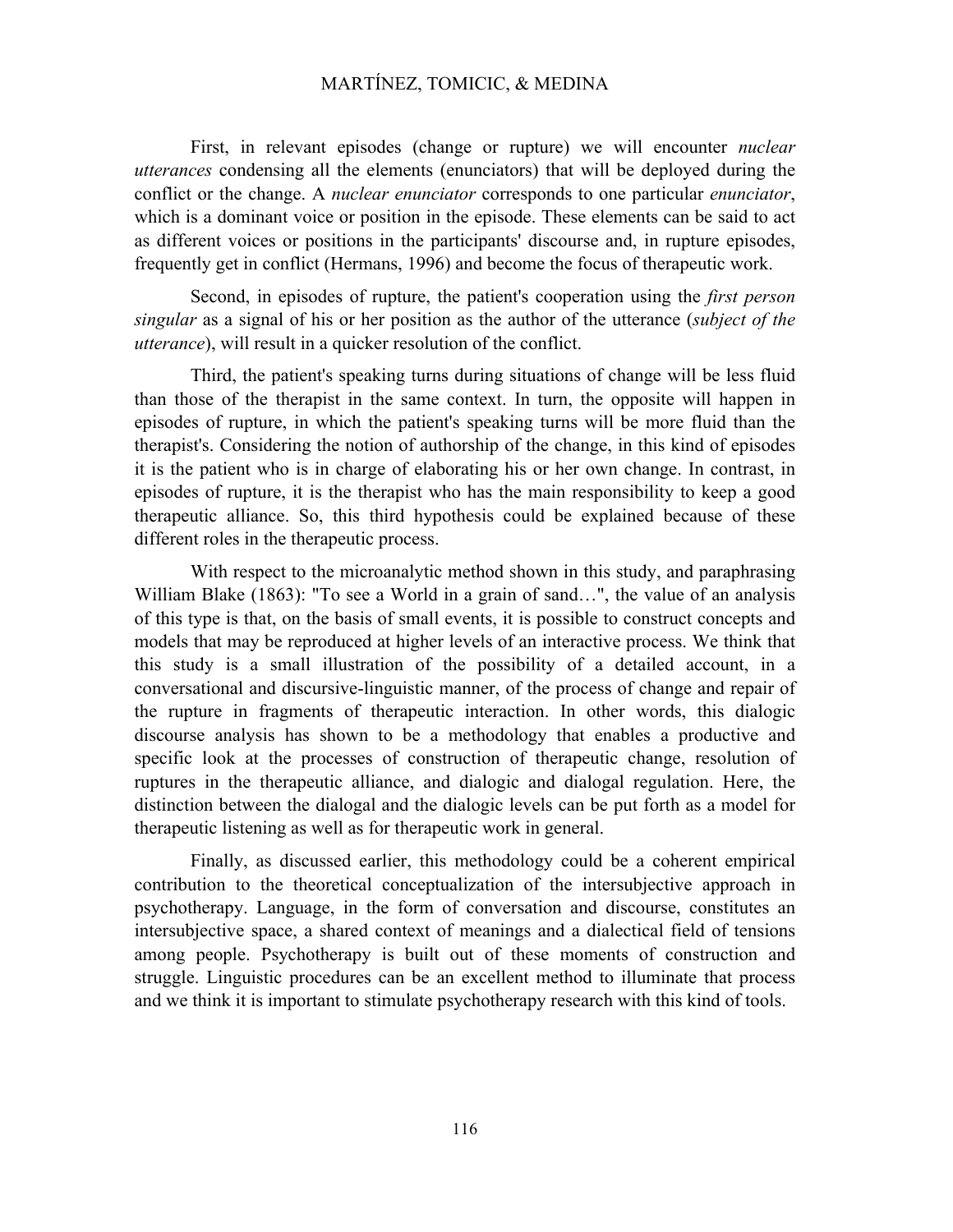#### **References**

- Altimir, C., Krause, M., de la Parra, G., Dagnino, P., Tomicic, A., Valdés, N., et al (2010). Clients', therapists' and observers' perspectives on moments and contents of therapeutic change. *Psychotherapy Research, 20*(4), 472-487.
- Álvarez, G. (2001). *Textos y Contextos*. Concepción, Chile: Editorial Universidad de Concepción.
- American Psychiatric Association (1994). *Diagnostic and statistical manual of mental disorders* (4th ed.). Washington, DC: Author.
- Antaki, C., Barnes, R., & Leudar, I. (2005). Diagnostic formulations in psychotherapy. *Discourse Studies, 7*(6), 627-647.
- Arístegui, R., Reyes, L., Tomicic, A., Krause, M., De la Parra, G., Ben-Dov, P., Dagnino, P., Echávarri, O., Valdés, N., & Vilches, O. (2004). Actos de habla en la conversación terapéutica. *Revista Terapia Psicologica, 22*(2), 131-143.
- Bakhtin, M. (1986). *Speech genres and other late essays*. Austin, TX: University of Texas Press.
- Beebe, B. (2006). Co-constructing mother-infant distress in face-to-face interactions: Contribution of microanalysis. *Infant Observation, 9*(2), 151-164.
- Bernieri, F., & Rosenthal, R. (1991). Interpersonal coordination: Behavior matching and interactional synchrony. In R. Feldman & B. Rime (Eds.), *Fundamentals of non-verbal behavior* (pp. 401-432). Cambridge, UK: Cambridge University Press.
- Bernieri, F., Davis, J., Rosenthal, R., & Knee, J. (1994). Interactional synchrony and rapport: Measuring synchrony in displays devoid of sound and facial affects. *Personality and Social Psychology Bulletin, 20*(3), 100-106.
- Blake, W. (1863). *Poems* (D. G. Rossetti, Ed.). London, UK: Macmillan & Co. (Original work composed about 1800-1803)
- Calsamiglia, H., & Tusón, A. (1999). *Las cosas del decir: Manual de análisis del discurso*. Barcelona, Spain: Ariel.
- Colli, A., & Lingiardi, V. (2009). The Collaborative Interactions Scale: A new transcript-based method for the assessment of therapeutic alliance ruptures and resolutions in psychotherapy. *Psychotherapy Research, 19*, 718-734.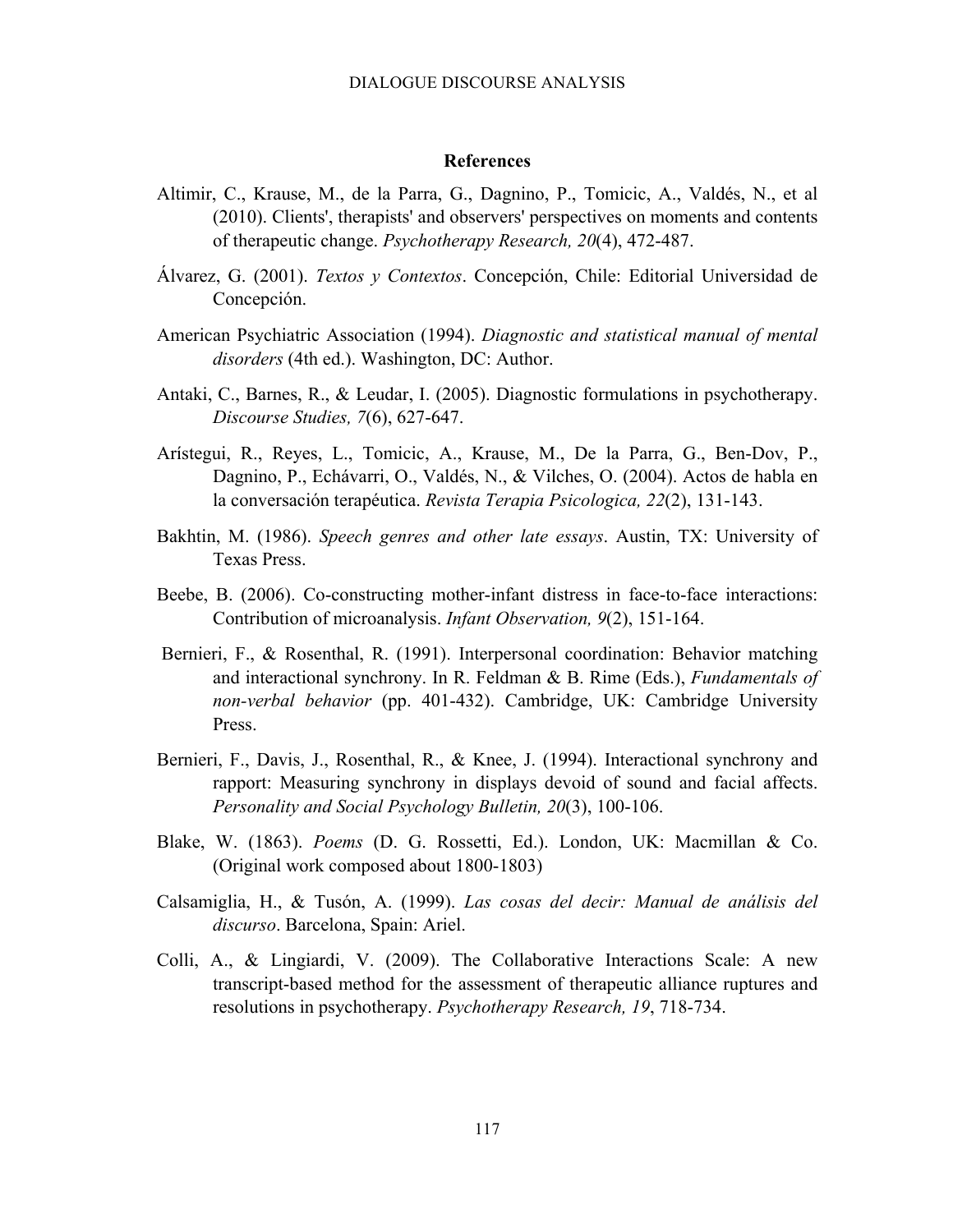- Dimaggio, G., Fiore, D., Salvatore, G., & Carcione, A. (2007). Dialogical relationship patterns in narcissistic personalities: Session analysis and treatment implications. *Journal of Constructivist Psychology, 20*, 23-51.
- Dimaggio, G., Salvatore, G., Azzara, C., Catania, D., Semerari, A., & Hermans, H. J. M. (2003). Dialogical relationships in impoverished narratives: From theory to clinical practice. *Psychology and Psychotherapy: Theory, Research and Practice, 76*, 385–410.
- Echávarri, O., González, A., Krause, M., Tomicic, A., Pérez, C., Dagnino, P., et al. (2009). Cuatro terapias psicodinámicas breves, exitosas, estudiadas a través de los Indicadores de Genéricos de Cambio *Revista Argentina de Clínica Psicológica, 18*(1), 5-19.
- Eubanks-Carter, C., Muran, C., Safran., J., & Mitchell, A. (2008) *Rupture resolution rating system*. Unpublished guide. Beth Israel Medical Center, NY, USA.
- Flick, U. (2004). *Introducción a la investigación cualitativa*. Madrid, Spain: Morata.
- Forrester, M., & Reason, D. (2006). Conversation analysis and psychoanalytic psychotherapy research: Questions, issues, problems and challenges. *Psychoanalytic Psychotherapy, 20*(1), 40-64.
- Gonçalves, M., & Guilfoyle, M. (2006). Dialogism and psychotherapy: Therapists' and clients' beliefs supporting monologism. *Journal of Constructivist Psychology, 19*, 251-271.
- Gonçalves, M., Matos, M., & Santos, A. (2009). Narrative therapy and the nature of "innovative moments" in the construction of change. *Journal of Constructivist Psychology, 22*, 1-23.
- Greenberg, L. (2007). A guide to conducting a task analysis of psychotherapeutic change. *Psychotherapy Research, 17*, 1, 15-30.
- Grossen, M., & Salazar, A. (2006, June). *The speaker positioning: A manifestation of the dialogicity of the self*. Paper presented at the Symposium "Dialogue, Semiotic Triads and Third Parties". Fourth International Conference on the Dialogical Self, Braga, Portugal.
- Gunn, J. (2004). Refitting fantasy: Psychoanalysis, subjectivity, and talking to the dead. *Quarterly Journal of Speech, 90*(1), 1-23.
- Guilfoyle, M. (2006). Using power to question the dialogical self and its therapeutic application. *Counselling Psychological Quarterly, 19*, 89-104.
- Holquist, M. (1990). *Dialogism. Bakhtin and his world*. London, UK: Routledge.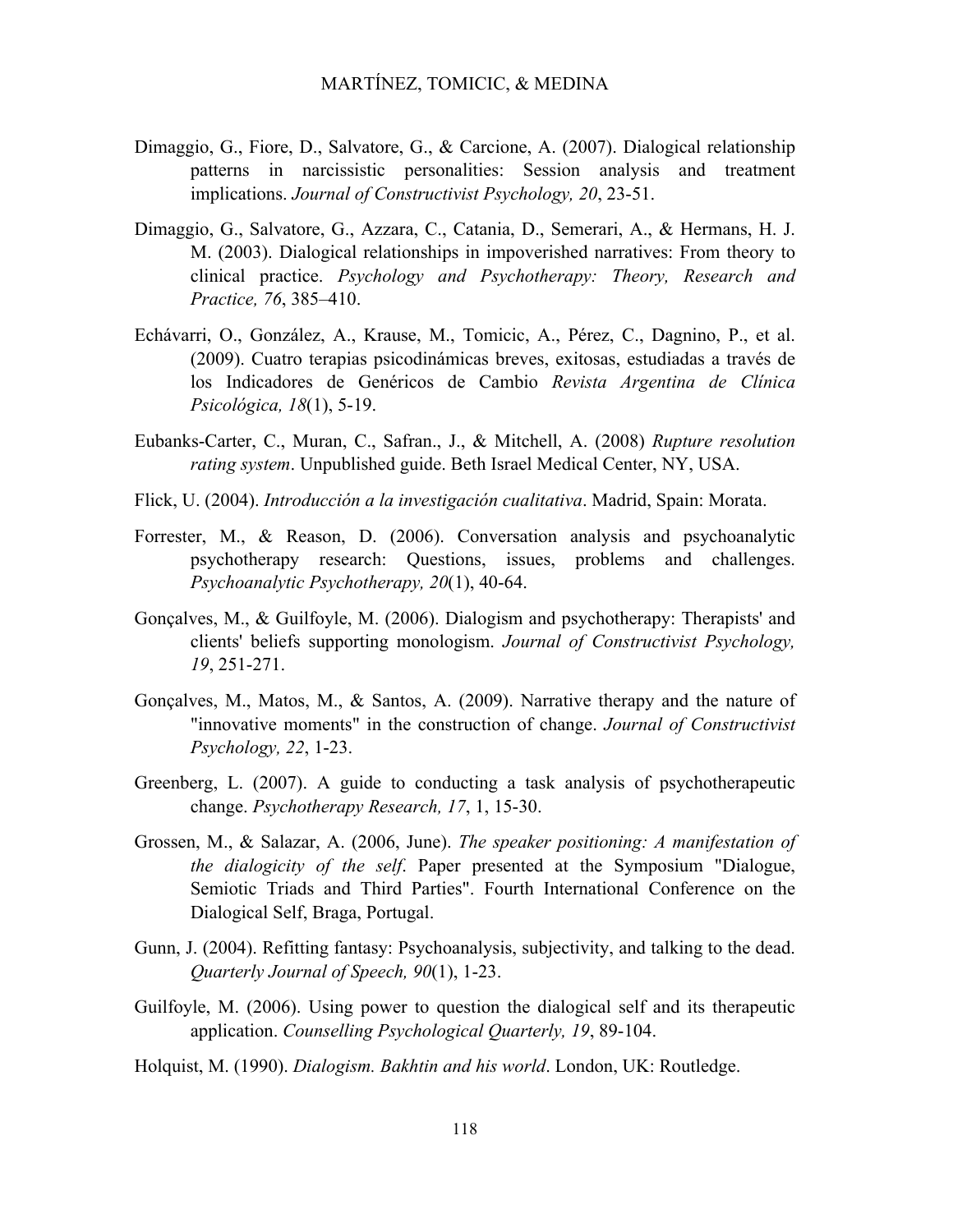- Hermans, H. J. (1996). Voicing the self: From information processing to dialogical interchange. *Psychological Bulletin, 119*(1), 31-50.
- Hermans, H. J., & Lyddon, W. J. (2006). Counselling as multivoiced and dialogical. *Counselling Psychology Quaterly, 19*(1), 1-4.
- Hermans, H. J., Rijks, T. I., & Kempen, H. J. G. (1993). Imaginal dialogues in the self: Theory and method. *Journal of Personality, 61*(2), 207-236.
- Krause, M. (2005). *Psicoterapia y cambio: Una mirada desde la subjetividad*. Santiago, Chile: Ediciones Universidad Católica de Chile.
- Krause, M., de la Parra, G., Arístegui, R., Dagnino, P., Tomicic, A., Valdés, N., Echávarri, O., Vilches, O., Ben-Dov, P., Strasser, K., Reyes, L., Altimir, C., & Ramírez, I. (2007). The evolution of therapeutic change studied through generic change indicators. *Psychotherapy Research, 17*(6), 673-689.
- Krause, M., de la Parra, G., Arístegui, R., & Strasser, K. (2006a). Hacia un práctica efectiva en psicoterapia: Estudio de episodios de cambio relevantes en diferentes tipos de psicoterapia y sus efectos en los resultados terapéuticos (Proyecto FONDECYT 1030482). Santiago, Chile: Pontificia Universidad Católica de Chile. Escuela de Psicología.
- Krause, M., de la Parra, G., Arístegui, R., Tomicic, A., Dagnino, P., Echavarri, O., Valdés, N., Vilches, O., Ben-Dov, P., & Altimir, C. (2006b). Indicadores de cambio genéricos en la investigación psicoterapéutica. *Revista Latinoamericana de Psicología, 38*, 299-325.
- Lambert, M. J., & Burlingame, G. M. (1996) Outcome Questionnaire (OQ-45.2). Washington, DC: American Professional Credentialing Services.
- Larraín, A., & Medina, L. (2007). Análisis de la enunciación: Distinciones operativas para un análisis dialógico del discurso. *Estudios de Psicología, 28,* 283-301.
- Marková, I. (2006). On "the inner alter" in dialogue. *International Journal for Dialogical Science, 1*(1), 125-147. Retrieved from http://ijds.lemoyne.edu/ journal/1\_1/IJDS.1.1.125A.Markova.html
- Martínez, C. (2010). *Análisis dialógico de la regulación mutua en psicoterapia*. Unpublished doctoral thesis, Department of Psychology, Pontificia Universidad Católica de Chile. Santiago, Chile.
- Martínez, C., & Medina, L. (2009). *Psychotherapy as a discursive genre: A dialogic approach to a time-limited psychotherapy*. Manuscript under review.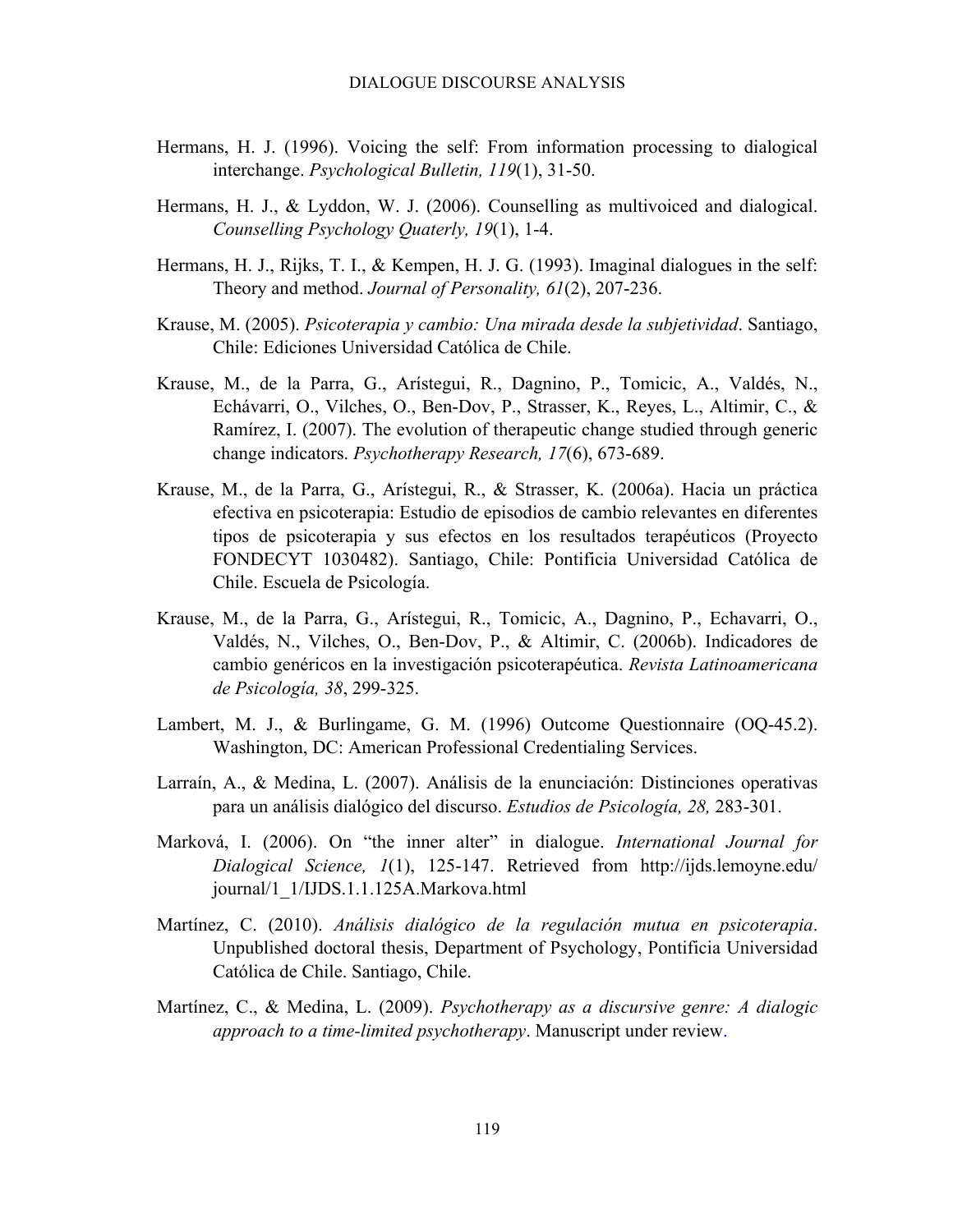- Muran, J. C. (2002). A relational approach to understanding change: Plurality and contextualism in a psychotherapy research srogram. *Psychotherapy Research, 12* (2), 113-138.
- Orlinsky, D. E., Helge, M., & Willutzki, U. (2004). Fifty years of psychotherapy process-outcome research: Continuity and change. In M. Lambert (Ed.), *Bergin and Garfield's Handbook of psychotherapy and behavior change* (pp. 307-389). New York, NY: John Wiley and Sons.
- Peräkylä, A. (2004). Making links in psychoanalytic interpretations: A conversation analytical perspective. *Psychotherapy Research, 14*(3), 289-307.
- Reyes, L., Arístegui, R., Krause, M., Strasser, K., de la Parra, G., Tomicic, A., Dagnino, P., Vilches, O., Valdés, N., Echávarri, O., Altimir, C., Ramírez, I., & Ben-Dov, P. (2008). Language and therapeutic change: A speech acts analysis. *Psychotherapy Research, 18*(3), 355-362.
- Sacks, H., Schegloff, E.A., & Jefferson, G. (1974) A simplest systematics for the organization of turn-taking for conversation. *Language, 50*, 696-735.
- Safran, J. D., & Muran, J. C. (1996). The resolution of ruptures in the therapeutic alliance. *Journal of Consulting and Clinical Psychology, 64*, 447-458.
- Safran, J. D., & Muran, J. C. (2000). *Negotiating the therapeutic alliance*. New York, NY: Guilford Press.
- Safran, J. D., & Muran, J. C. (2006). Has the concept of the therapeutic alliance outlived its usefulness? *Psychotherapy: Theory, Research, Practice, Training, 43*(3), 286-291.
- Schiffrin, D. (1992). El análisis de la conversación. In F. J. Newmeyer (Ed.), *Panorama de la linguística moderna de la universidad de Cambridge, IV* (pp. 299-327). Madrid, Spain: Visor.
- Stern, D. (1985). *The interpersonal world of the infant*. New York, NY: Basic Books.
- Stiles, W. (1992). *Describing talk: A taxonomy of verbal response modes*. Newbury Park, CA: Sage.
- Tronick, E. (1989). Emotions and emotional communications in infants. *American Psychologist, 44*(2), 112-119.
- Tronick, E. (1998). Dyadically expanded states of consciousness and the process of therapeutic change. *Infant Mental Health Journal, 19*, 290-299.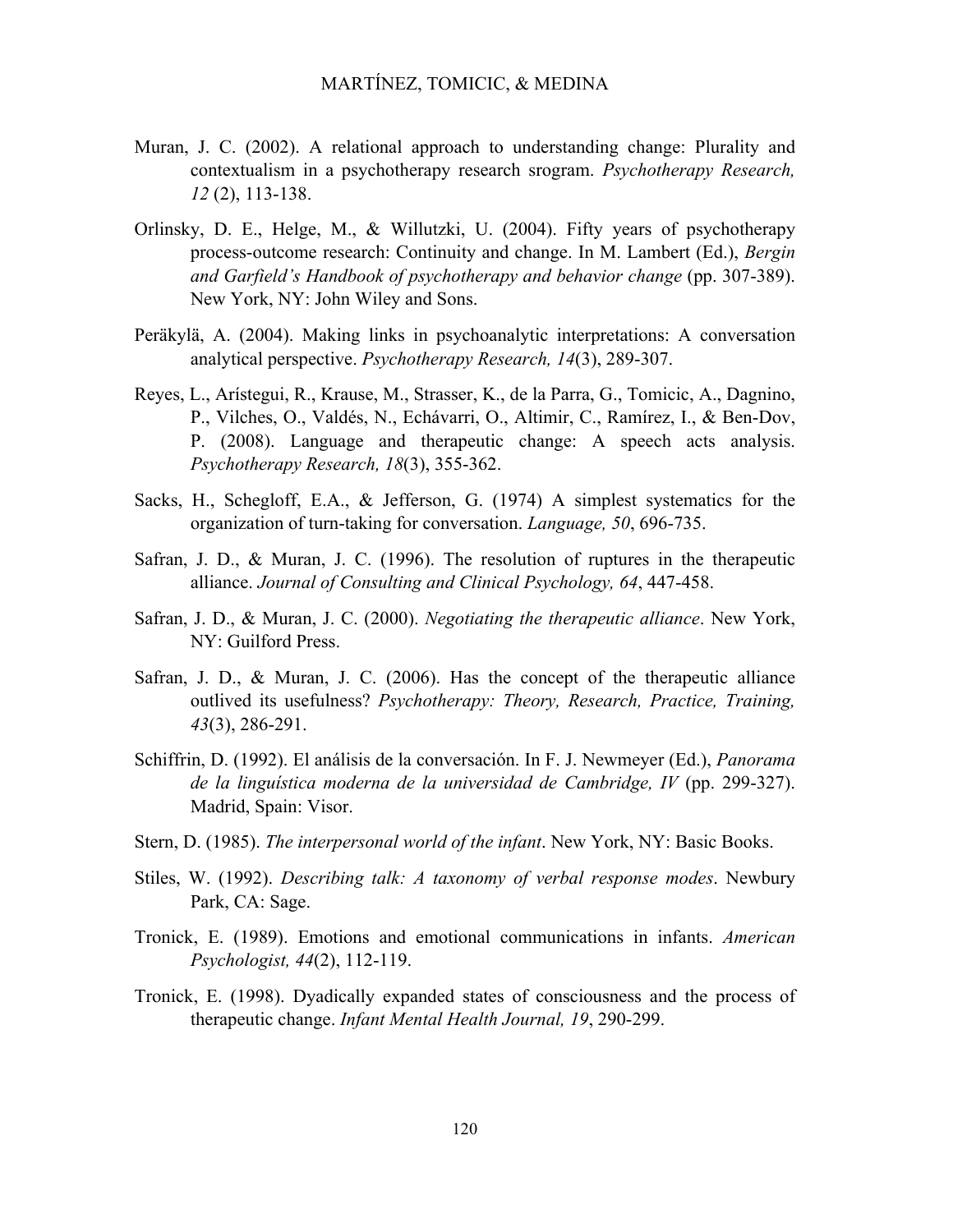- Valdés, N., Dagnino, P., Krause, M., Pérez, C.J., Altimir, C., Tomicic, A., et al. (2010). Analysis of verbalized emotions in the psychotherapeutic dialogue during change episodes. *Psychotherapy Research, 20*(2), 136-150.
- Vygotsky, L. (1962). *Thought and language*. Cambridge, MA: MIT Press.
- Voloshinov, V. N. (1973). *Marxism and philosophy of language* (L. Matejka & I. R. Titunik, Trans.). New York, NY: Seminar Press.